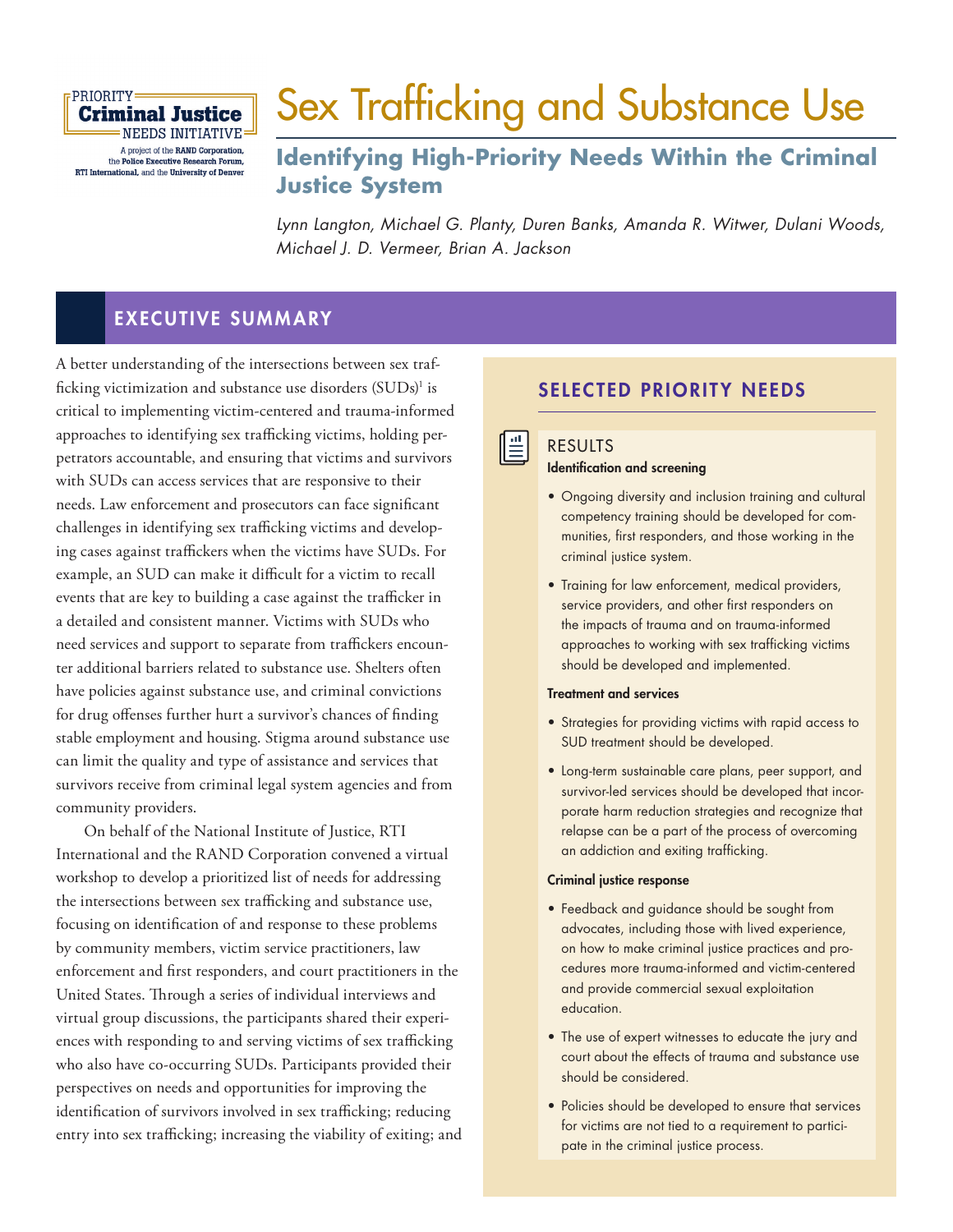reducing long-term consequences that hinder recovery, especially for persons who are highly dependent on drug use.

The participants identified and prioritized a total of 58 *needs*, or combinations of potential solutions that address 26 key problems or challenges. This report details the 21 needs deemed by participants to be the highest priority and provides additional context on these issues and solutions from workshop discussions. These high-priority needs relate to the identification of sex trafficking; the provision of services to victims and survivors; and the improvement of criminal justice approaches to serving and supporting persons involved in sex trafficking, including best practices related to the intersection of sex trafficking and substance use. Specifically, there is a need for better education, training, and tools to assist first responders and members of the community in recognizing and responding to a potential victim of sex trafficking. With regard to treatment and services, programs need to be better equipped to address both complex trauma and SUDs. Finally, the criminal justice response must recognize survivors' distrust of criminal legal system actors, address issues related to the perceived credibility of persons dealing with trauma and SUDs through the system, and develop innovative strategies for ensuring that trafficking offenders and their associates are prosecuted to the full extent of the law. Although the participants did discuss specific needs associated with juvenile victims, the top-tier needs and most of the report focus primarily on adult victims of sex trafficking.

#### WHAT WE FOUND

- The co-occurrence of sex trafficking victimization and victim SUDs creates challenges for the identification of victims, the provision of treatment and services for victims, and the criminal justice response to sex trafficking.
- Participants noted that considerable training and education are needed to change the stigmatization of SUDs and to

help community members, advocates, law enforcement and first responders, and other criminal justice practitioners recognize and identify trafficking victims as victims. This need to change mindsets regarding trafficking and SUDs is particularly important when it comes to communities of color, where systemic bias results in greater criminalization of behaviors associated with trafficking and substance use. Furthermore, sex trafficking awareness, training, and assistance capacity are often severely lacking in rural and other nonmetropolitan areas.

- Because victims of sex trafficking suffer from *complex trauma*, meaning that they have experienced multiple traumatic events, it is essential to have programs specifically to address these associated issues. These programs should use mentors with lived experience when possible; prioritize efforts to address SUDs, particularly ahead of participation in criminal justice processes; and "meet victims where they are" by using harm reduction approaches to providing services.<sup>2</sup>
- Trafficking victims with SUDs often distrust law enforcement and other criminal justice practitioners, particularly when they have experienced repeated arrests for offenses stemming from their victimization. To ensure that victims get help and traffickers are brought to justice, criminal justice practitioners must work with advocates in the community and engage in training and education to develop trauma-informed practices and procedures for engaging with sex trafficking victims.
- Finally, building cases against sex traffickers can be difficult, particularly because of the challenges in having victims with SUDs participate in the criminal justice process and be perceived as reliable witnesses. Successful prosecution of these cases requires coordination across agencies and jurisdictions and innovative strategies for building cases that do not center on trafficking victims' participation.

Trafficking victims with SUDs often distrust law enforcement and other criminal justice practitioners, particularly when they have experienced repeated arrests for offenses stemming from their victimization.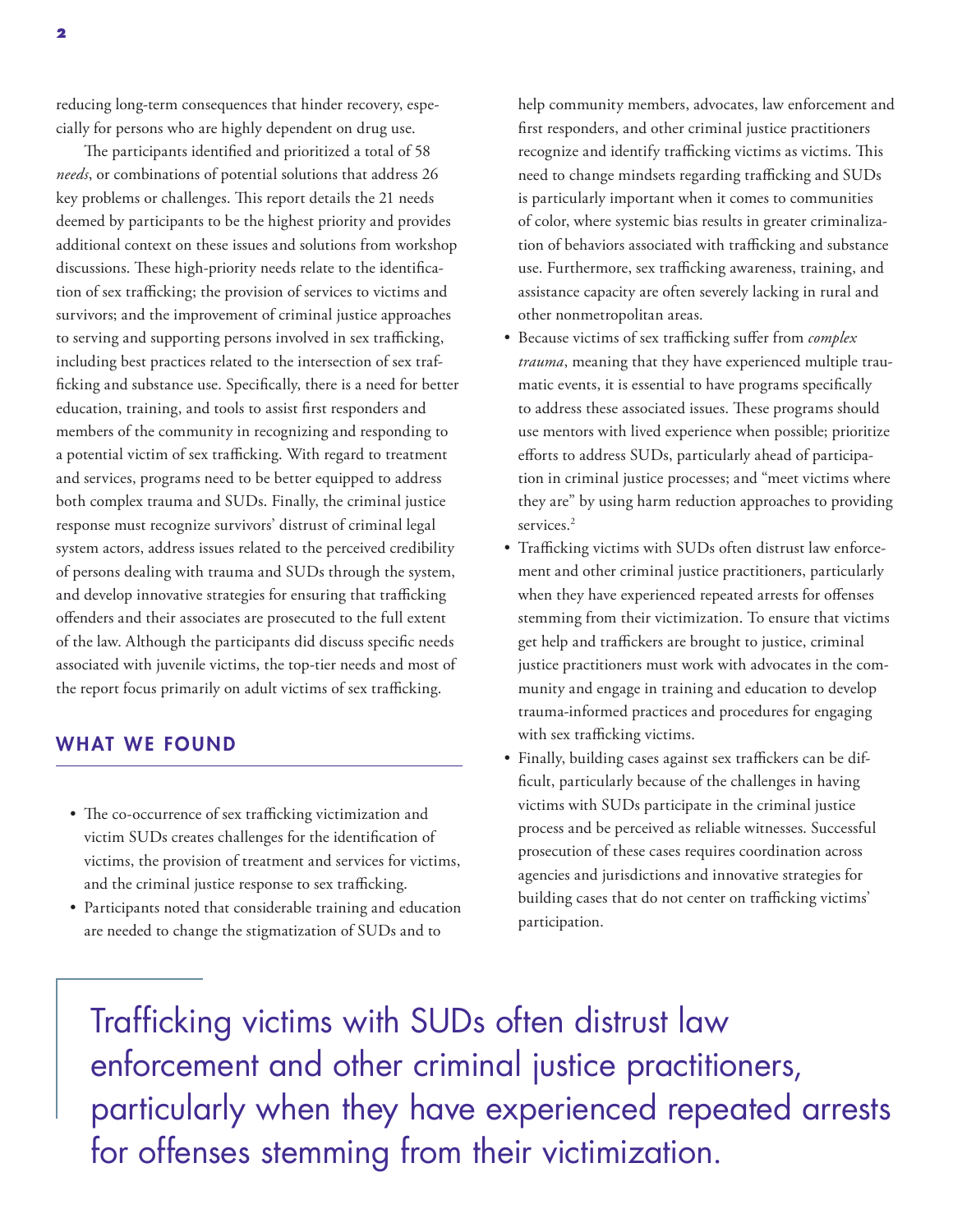#### **INTRODUCTION**

Victims of sex trafficking often experience a constellation of co-occurring problems and conditions. These include housing instability, unemployment, and mental health issues, which are often driven in part by underlying trauma and adverse childhood experiences (Judge et al., 2018; Price, Nelson, and Macias-Konstantopoulos, 2021; Stoklosa, MacGibbon, and Stoklosa, 2017). Such factors both contribute to vulnerability and risk for exploitation and entry into trafficking and create barriers to exiting. Substance use disorders (SUDs) are also common among sex trafficking victims and present additional complexity (Hopper, 2017; National Human Trafficking Training and Technical Assistance Center and Administration for Children and Families, 2018; Smith et al., 2016). Traffickers may use drugs or alcohol to lure, coerce, or control victims. SUDs, in turn, create issues in accessing and maintaining victim services and assistance from criminal justice agencies.

This report begins by describing the nexus between sex trafficking and substance use in the United States; summarizing what is known about the scope and extent of these overlapping problems; and elucidating the need for a workshop focused on the challenges and solutions to screening and identifying victims of sex trafficking, ensuring access to services and approaches that are based in harm reduction, and reducing long-term consequences. It then presents recommendations that resulted from the Priority Criminal Justice Needs Initiative (PCJNI) Sex Trafficking and Substance Use (STSU) Workshop, which was convened in April 2021 by RTI International and the RAND Corporation on behalf of the National Institute of Justice (NIJ) to investigate the needs surrounding co-occurring sex trafficking and substance use. The recommendations are organized around the major themes from the participants' discussions.

#### **Sex Trafficking and Substance Use**

Sex trafficking is a chronic, pervasive problem in the United States. Given the hidden and stigmatizing nature of this crime, estimates are difficult to devise. In 2019, the U.S. National Human Trafficking Hotline received 8,753 reports of sex trafficking and another 505 reports involving both sex and labor trafficking (National Human Trafficking Hotline, undated). These reports involved approximately 14,597 potential sex trafficking victims and another 1,048 potential victims identified as having experienced both labor and sex trafficking. These types of trafficking involved escort services; illicit massage,

# **iii** PARTICIPANTS

**Amie Ashcraft** West Virginia University

**Viann Barnett** Cincinnati Union Bethel

**Dawn Ferrer** A Safe Place (North Carolina)

**Theodore Limpert** Central New York Human Trafficking Task Force

**Nicole Mincey** Cumberland County Sheriff's Office (North Carolina)

**Janiece Mondale** Washington State Fusion Center

**Victoria Nevel** New Hampshire Human Trafficking Task Force

**Beth Roach** Blue Ash Police Department (Ohio)

**Heather Ross** Sheehey, Furlong & Behm (Vermont)

**Veronica Scherbauer** Ohio Department of Public Safety

**Keith Scott** The Safe Center

**Juliana Shaw** Harris County District Attorney's Office (Texas)

**Johna Stallings** Harris County District Attorney's Office (Texas)

**Alicia Tabliago** Buffalo Human Trafficking Intervention Court

**Glen Ujifusa** Multnomah County District Attorney's Office (Oregon)

**Ann Wilkinson** My Life My Choice

#### How Is Sex Trafficking Defined?

Federal law defines sex trafficking as "the recruitment, harboring, transportation, provision, or obtaining of a person for the purpose of a commercial sex act." Severe forms of trafficking in persons encompasses "sex trafficking in which a commercial sex act is induced by force, fraud, or coercion, or in which the person induced to perform such act has not attained 18 years of age" (Public Law 106-386, 2000, Section 103(8 and 9)).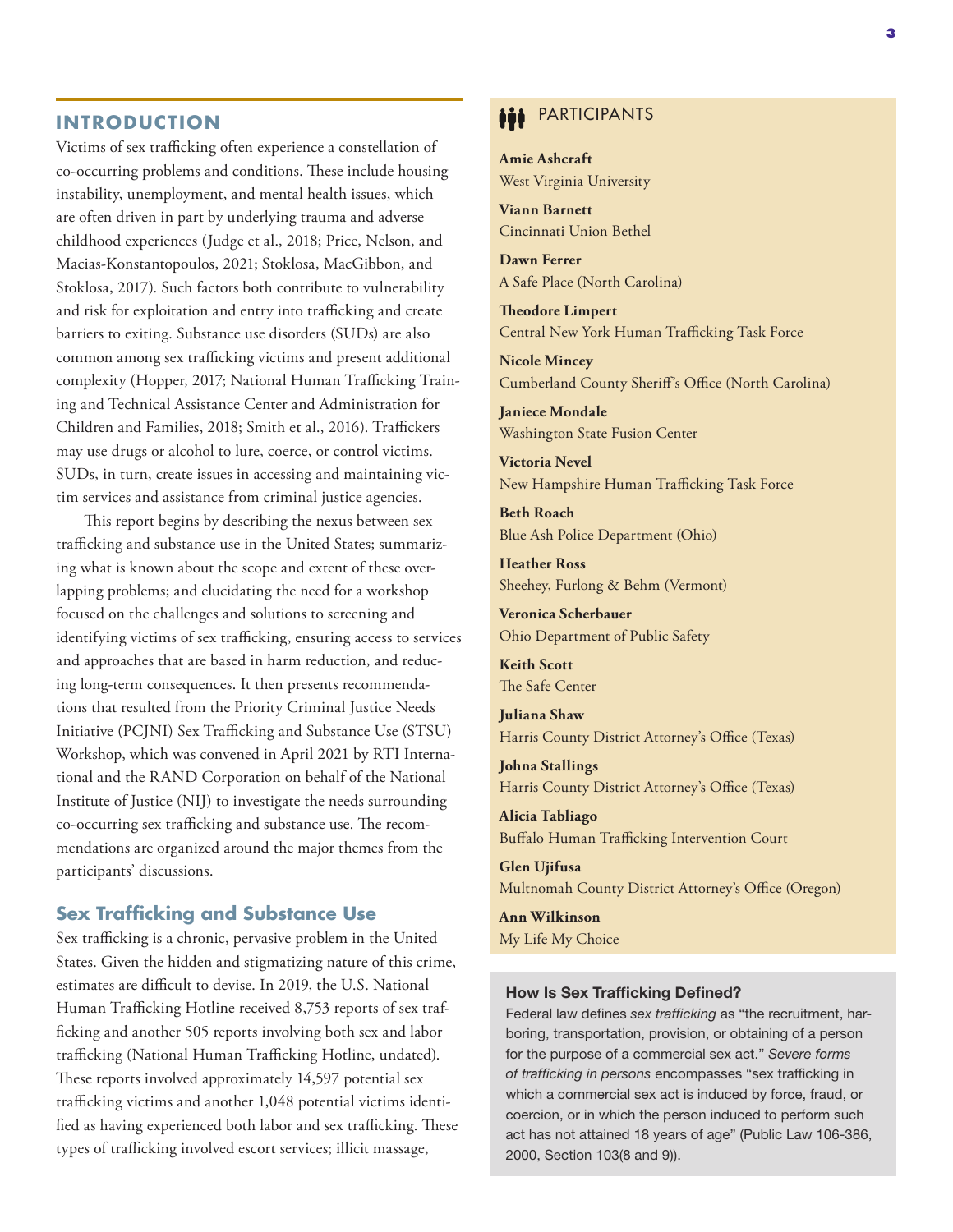Traffickers use drugs and alcohol as tools to lure potential victims, groom them, and ultimately control them. They exploit individuals' opioid use or SUDs to coerce them into trafficking, knowing that they are more vulnerable than individuals without SUDs.

health, and beauty locations; and pornography. The primary risk factor identified for sex trafficking victims was an SUD.

The intersection between sex trafficking victimization and SUDs is common (see Figure 1). Several studies have found a strong association between SUDs and increases in the risk of being trafficked (Hopper, 2017; National Human Trafficking Training and Technical Assistance Center and Administration for Children and Families, 2018; Smith et al., 2016). The top form of force or coercion used against victims identified through the hotline was exploitation of an individual's SUD. Other studies suggest that the link is stronger. For example, Footer et al., 2019, found that 70 percent of sex workers engaged in daily heroin use and that 11.6 percent reported daily opioid pill use.<sup>3</sup> In another study, a service provider working with trafficking victims reported that 66 percent of victims had an SUD that led to their being trafficked, whereas only 4.5 percent reported that their addiction was a result of being trafficked (Smith et al., 2016). Although the evidence is mixed on whether substance use leads to trafficking or serves as a coping

#### **Figure 1. Sex Trafficking Statistics, 2019: Top Five Forms of Force, Fraud, and Coercion**



SOURCE: Polaris Project, undated.

mechanism after a person becomes involved, there is a strong connection between the two.

The intersection between trafficking and SUDs ebbs and flows with the changes in substance use across the nation. Over 90,000 overdose deaths occurred in the United States in 2020, up from 70,000 in 2019 (Hedegaard, Miniño, and Warner, 2020). In 2019, 1.6 million people were estimated to have had an opioid use disorder (Substance Abuse and Mental Health Services Administration, 2020). During this time, overdose deaths increased in almost every state, and, although sex trafficking has typically been identified as an urban problem, it is now becoming more prevalent in rural areas as addiction to opioids and other drugs becomes more widespread (Cole et al., 2016).

Traffickers use drugs and alcohol as tools to lure potential victims, groom them, and ultimately control them. They exploit individuals' opioid use or SUDs to coerce them into trafficking, knowing that they are more vulnerable than individuals without SUDs. Furthermore, traffickers use drugs and alcohol to maintain control over victims. After introducing drugs and creating dependency, they may further exploit victims by forcing them to use drugs or controlling their supply in order to maintain control over the victims. In other situations, substance use becomes a coping mechanism for victims to deal with the activities and trauma that they are forced to endure.

#### **Challenges to Effective Responses for Trafficking Victims with Substance Use Disorders**

When victims of sex trafficking have SUDs, they often are not properly recognized as victims, have restricted or limited access to services and quality treatment, and receive unfavorable treatment within the criminal justice system (Farrell et al., 2019; Price, Nelson, and Macias-Konstantopoulos, 2019). If a victim does enter into a treatment program or seeks assistance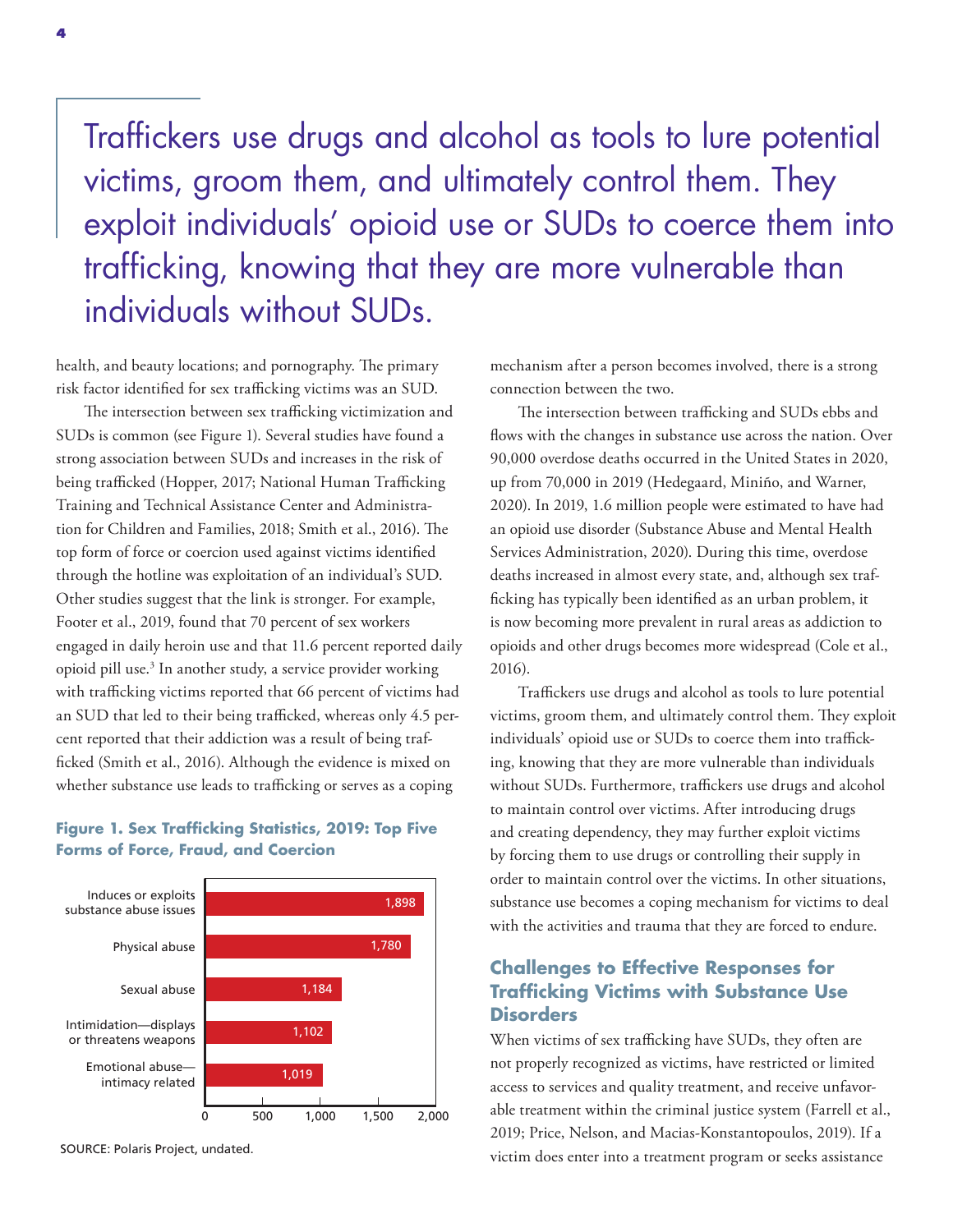from the criminal justice system, the trafficker might limit or sabotage treatment efforts and influence the victim's decision to seek legal remedies.

Law enforcement preparedness for and recognition of sex trafficking remain low (Farrell, Owens, and McDevitt, 2014; Farrell and Pfeffer, 2014; Newton, Mulcahy, and Martin, 2008). Often, police are unaware that trafficking is active in their communities and fail to recognize the signs of trafficking when they encounter survivors (Farrell and Pfeffer, 2014). Therefore, these cases are rarely identified and classified as trafficking. Furthermore, even when trafficking is recognized, it is often easier to prosecute other, co-occurring crimes, such as drug trafficking or weapon-related crimes, for which concrete evidence is in hand. Victims' contributions to legal cases can be limited because of the SUDs, stigma, and trauma they experience. Additionally, victims often lack trust in law enforcement and fear retaliation or arrest because of prior negative experiences and interactions with the criminal justice system (Love et al., 2018). These concerns are more pronounced among sex trafficking victims with SUDs because both their engagement in commercial sex acts and their substance use may imply involvement or complicity with illegal behaviors. Subsequently, gaining victim cooperation is often difficult. Collectively, these factors can hinder prosecutors from developing and pursuing a trafficking case.

Challenges with accessing services can be significant when SUDs co-occur with sex trafficking victimization. Programs designed to address SUDs may fail to recognize and address the underlying trauma associated with sex trafficking and may impose requirements on participation that do not recognize the control that traffickers have over victims. Programs designed to address the trauma and other needs associated with trafficking, such as employment and housing, may require that participants do not use substances or may otherwise impose restrictions

#### Victim Versus Survivor

We use the term victim throughout the report to describe individuals who are actively being trafficked. These individuals were the primary focus of the workshop. Survivor is used to describe people who have been previously trafficked and is meant to recognize the extensive trauma that these individuals have experienced. Still others might identify these experiences using different terms.

on participation that limit their ability to meet the needs of victims with co-occurring SUDs.

The intersection of sex trafficking and substance use presents many challenges to effective responses from the criminal legal system and victim services. Major challenges are associated with

- identification and screening:
	- Sex trafficking, particularly when it co-occurs with an SUD, is often not recognized by law enforcement and community members as a problem in many communities, particularly in more-rural areas.
	- Traditional approaches to addressing many historically marginalized populations, such as persons of color and lesbian, gay, bisexual, transgender, and undocumented persons, often lack a culturally competent or sensitive approach.
	- Victims with SUDs face stigmas from first responders, victim service providers, and prosecutors and the courts that may prevent them from being identified as trafficking victims and create significant barriers to accessing treatment and justice.
- treatment and services:
	- Sex trafficking victims often experience several cooccurring disorders and situations, including substance

Programs designed to address SUDs may fail to recognize and address the underlying trauma associated with sex trafficking and may impose requirements on participation that do not recognize the control that traffickers have over victims.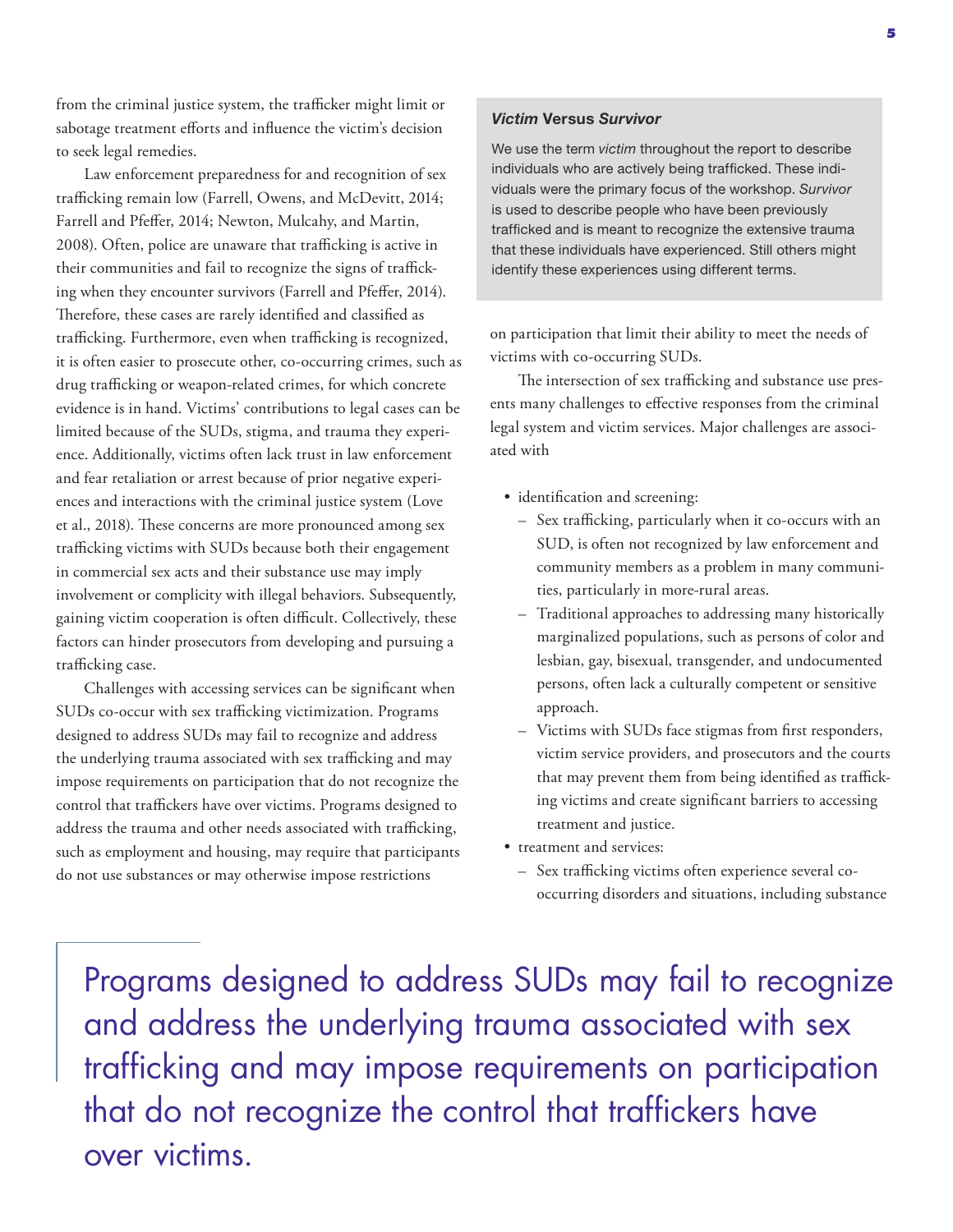use, mental illness, and homelessness, that require comprehensive, trauma-informed services.

- A large percentage of victims have experienced significant adverse childhood experiences prior to trafficking that often go unrecognized in treatment and service programs.
- Some victims, particularly those with SUDs, require multiple engagements with service providers before they are able to successfully exit their trafficking situations.
- Providers need to implement more trauma-informed policies and practices in service provision. In many areas of the United States, there is limited or no availability of long-term and transitional housing designated specifically for victims of human trafficking with co-occurring disorders.
- Access to medication-assisted treatment and attention to substance use are needed before or concurrently with criminal legal responses to sex trafficking cases.
- the criminal justice response:
	- Police officers lack sufficient training to identify and approach sex trafficking victims through a victimcentered, trauma-informed lens.
	- Sex trafficking victims with SUDs are often arrested and charged with crimes related to their victimization.
	- Victims with SUDs often present problems with recall and cooperation necessary for developing trafficking cases.
	- Prosecutors and judges are often not trained to understand and address the full range of issues associated with working with victims of sex trafficking and SUDs, including the underlying and recurrent trauma associated with trafficking victimization.

#### **METHODOLOGY**

As mentioned in the previous section, in April 2021, RTI International and RAND convened and facilitated the STSU Virtual Engagement to investigate the needs surrounding cooccurring sex trafficking and substance use. The workshop was part of the PCJNI, which is conducted by NIJ in partnership with the RAND Corporation, RTI, the Police Research Executive Forum, and the University of Denver. It brought together experts with diverse perspectives and experiences working with trafficking victims to develop a set of prioritized recommendations for addressing the complex needs of sex trafficking victims with co-occurring SUDs. The goal of the workshop was to identify the highest-priority needs for addressing the intersections between sex trafficking and SUDs in the United States, with an eye toward informing a research and policy agenda.

As an initial step in the development of the workshop, RTI staff reviewed relevant literature (e.g., scientific studies, technical reports) on sex trafficking and substance use. This review found that sex trafficking and SUDs commonly co-occur and that this co-occurrence takes many forms; whereas some individuals with SUDs are expressly targeted by traffickers, others are coerced into substance use while they are being trafficked or turn to substances to cope with the trauma of their trafficking and exploitation. These findings were used to structure the scope of the workshop to encompass the following topics:

- intersections between sex trafficking and substance use
- identification of sex trafficking victims with SUDs
- needs of sex trafficking victims with SUDs
- investigation and prosecution of cases involving sex trafficking victims with SUDs.

Sex trafficking and SUDs commonly co-occur, and this co-occurrence takes many forms; whereas some individuals with SUDs are expressly targeted by traffickers, others are coerced into substance use while they are being trafficked or turn to substances to cope with the trauma of their trafficking and exploitation.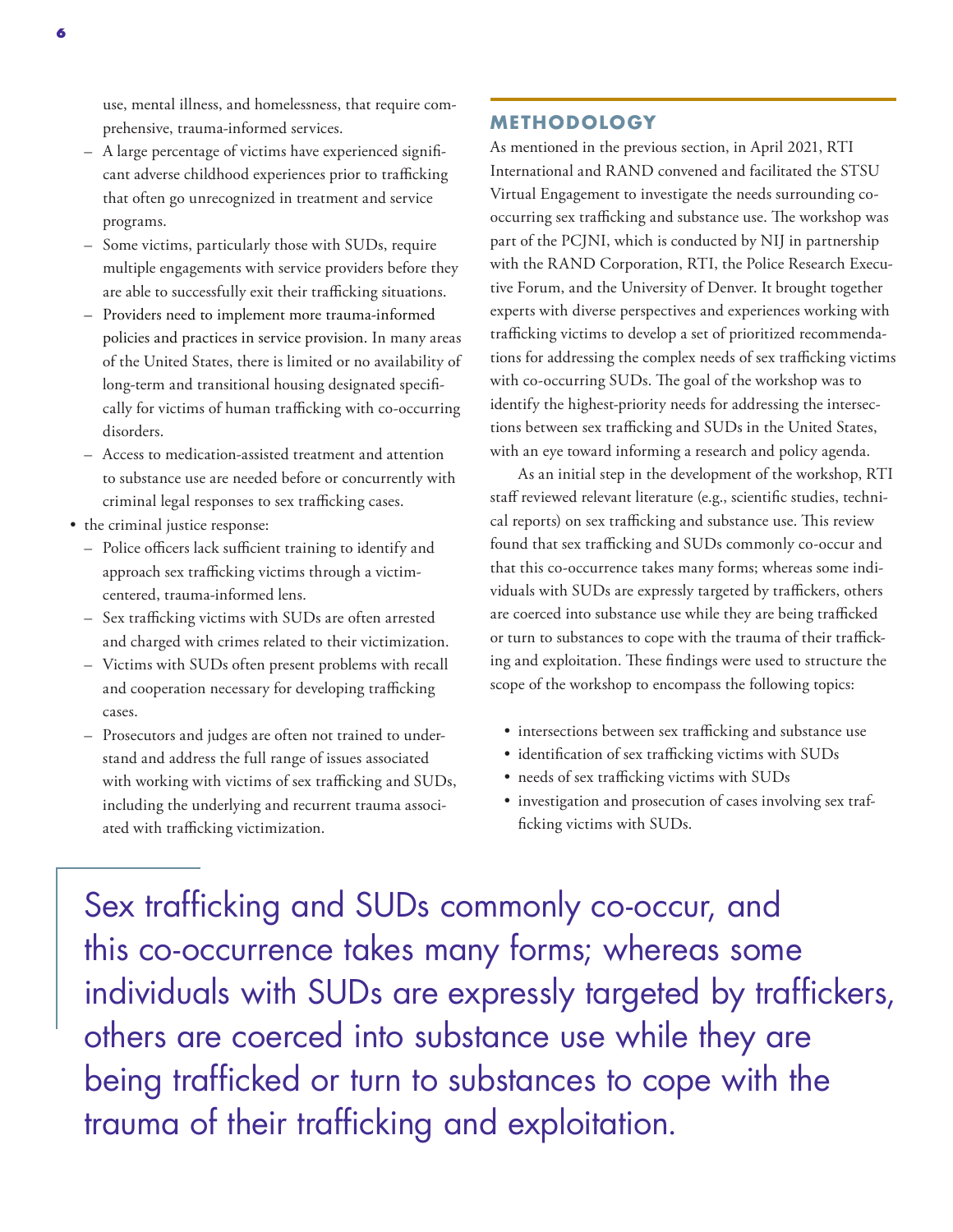The review of extant literature also informed the identification of the invited workshop participants. To foster dynamic and robust discussions, RTI staff sought the input and participation of experts from across the country who represent a broad spectrum of stakeholder voices, including survivors, victim service providers, members of law enforcement– and prosecutionbased trafficking units, court program coordinators, judges, statewide trafficking task force members, and researchers. Several participants had lived experiences, enabling them to speak directly to the perspectives of sex trafficking victims with SUDs. All experts had a specific focus on sex trafficking. They hailed from agencies, organizations, and task forces across the United States that employ innovative, victim-centered, and trauma-informed approaches to serving victims and advancing criminal cases against traffickers and their associates.

Given the ongoing global coronavirus pandemic, the workshop was virtual and took place in three stages. During the first stage, participants took part in individual discussions with RTI staff that were designed to build an initial picture of participants' views regarding the nexus between sex trafficking and SUDs and associated needs. In the context of the PCJNI, a *need* refers to the pairing of a potential solution with a problem or opportunity for advancing promising innovations. Following each interview, RTI staff collaborated with interviewees to draft a list of specific challenges and potential solutions that arose during the conversation. During the second stage of the workshop, participants convened as a group for a series of three virtual sessions, each lasting 2.5 hours. The purpose of these interactive virtual sessions was to review, revise, and prioritize a consolidated list of needs (gleaned from the individual interviews) that was provided to participants prior to the first virtual session. In the third and final stage of the process, participants were asked to rank the needs on the finalized list on two dimensions: their importance and their probability of success. For a more detailed description of the methodology employed for this virtual workshop, see the technical appendix included with this report.

**RESULTS**

The primary output from the workshop was a prioritized list of 58 potential solutions to address key issues related to the nexus of sex trafficking and SUDs. These needs were primarily identified in the initial interviews but were refined and expanded by participants during the workshop. The needs were prioritized into three tiers based on their importance and the likelihood that they would successfully address the associated issues. The 21 Tier 1 needs, identified as highest priority by participants, are shown in Table 1. (The full list of needs and the methodology concerning prioritization are in the technical appendix.)

After the workshop, RTI sorted the needs into one of three categories based on the broad type of issue or opportunity they were intended to address:

- 1. identification and screening of sex trafficking victims with SUDs
- 2. treatment and services for sex trafficking victims with SUDs
- 3. the criminal justice response to sex trafficking victims with SUDs.

Of the 21 high-priority needs, five were related to better identification and screening of victims, including better education, training, and tools to assist first responders and members of the community on how to recognize and respond to a potential victim of sex trafficking. Four of the needs were related to improving treatment and services for victims and ensuring that programs are equipped to address both complex trauma and SUDs. Finally, 12 of the needs were related to improving the criminal justice response to victims, including addressing distrust of criminal justice system actors, addressing concerns related to the perceived credibility of persons dealing with trauma and SUDs, and developing innovative strategies for ensuring that trafficking offenders are prosecuted to the fullest extent of the law.

In several instances, multiple potential solutions were identified to address the same issue. Needs based on the same problem or opportunity could be ranked or categorized differently depending on their perceived impact and likelihood of success, meaning that not all needs associated with a certain issue were ranked in the same tier.

Although efforts were made to ensure equal representation of criminal justice and advocacy perspectives in the workshop, the high-priority needs might in part reflect the composition and focus of the workshop participants who were available to vote on the importance and feasibility of solutions in each of the three categories of needs.<sup>4</sup>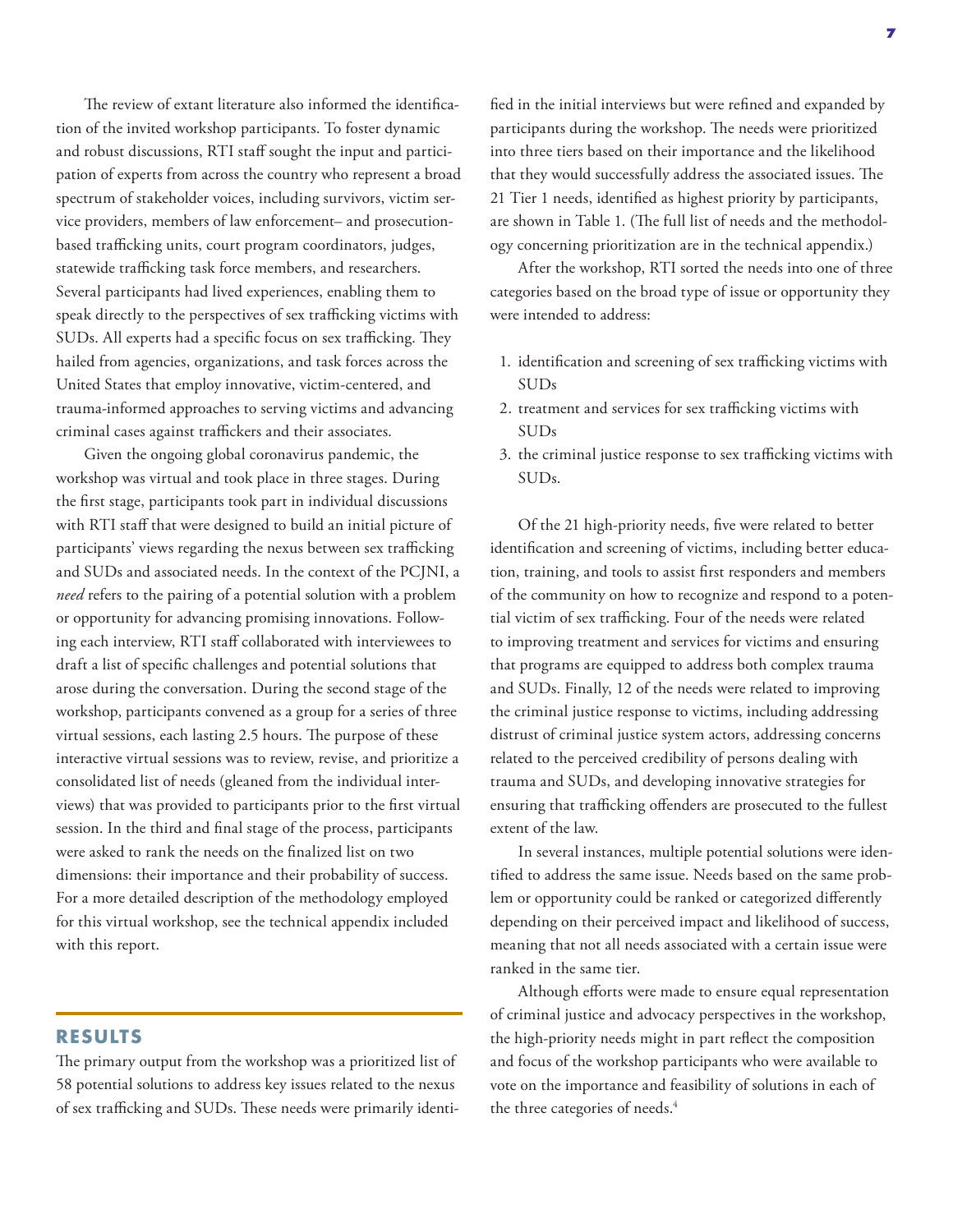| <b>Problem or Opportunity</b>                                                                                                                                                                                                                                                                                                                                                                               | <b>Potential Solution</b>                                                                                                                                                                                                                                                                                                                                                                                                                                                                                                                                                                                                                                                                                         |
|-------------------------------------------------------------------------------------------------------------------------------------------------------------------------------------------------------------------------------------------------------------------------------------------------------------------------------------------------------------------------------------------------------------|-------------------------------------------------------------------------------------------------------------------------------------------------------------------------------------------------------------------------------------------------------------------------------------------------------------------------------------------------------------------------------------------------------------------------------------------------------------------------------------------------------------------------------------------------------------------------------------------------------------------------------------------------------------------------------------------------------------------|
| Identification and screening                                                                                                                                                                                                                                                                                                                                                                                |                                                                                                                                                                                                                                                                                                                                                                                                                                                                                                                                                                                                                                                                                                                   |
| There are disparities and systemic racism in the perceptions<br>and recognition of sex trafficking victims, particularly in<br>marginalized communities.                                                                                                                                                                                                                                                    | Develop ongoing diversity and inclusion training and cultural<br>competency training for communities, first responders, and those<br>working in the criminal justice system.                                                                                                                                                                                                                                                                                                                                                                                                                                                                                                                                      |
| Particularly when victims have SUDs, the problem of sex<br>trafficking is often not recognized by law enforcement, first<br>responders, and other criminal justice system actors; other<br>community service providers, such as teachers and school<br>administrators, emergency department staff and other medical<br>providers, and other community organizations; and other<br>members of the community. | Develop and conduct education and training for law<br>enforcement, medical providers, prosecutors, judges, correctional<br>staff, teachers and school administrators, and other community<br>organizations and community members to raise awareness of<br>the nexus between sex trafficking and SUDs, what SUDs are,<br>and how they should be treated; to increase the identification of<br>trafficking victims; and to identify the steps that should be taken if<br>someone is identified as a potential sex trafficking victim. These<br>education and training programs are particularly important in<br>communities of color and rural areas where trafficking victims are<br>less likely to be identified. |
| Sex trafficking victims with SUDs are often frequent<br>users of emergency services and are seen as hostile and<br>uncooperative by first responders because of their addiction<br>and trauma.                                                                                                                                                                                                              | Develop and implement training for law enforcement, medical<br>providers, service providers, and other first responders on the<br>impacts of trauma and trauma-informed approaches to working<br>with sex trafficking victims.                                                                                                                                                                                                                                                                                                                                                                                                                                                                                    |
| Not much is known about strategies for preventing sex<br>trafficking.                                                                                                                                                                                                                                                                                                                                       | Develop sex trafficking education for schools and other venues<br>that target students, parents, and the larger community.                                                                                                                                                                                                                                                                                                                                                                                                                                                                                                                                                                                        |
| The co-occurrence of sex trafficking and other types of<br>victimization makes it difficult to identify victims of trafficking.<br>Treatment and services                                                                                                                                                                                                                                                   | Develop screening tools that allow first responders and service<br>providers to identify when cases involving domestic violence,<br>child abuse, drug, or other issues also involve sex trafficking.                                                                                                                                                                                                                                                                                                                                                                                                                                                                                                              |
| Most trafficking victims have suffered complex trauma. They<br>are targeted by traffickers because they are vulnerable and<br>may engage in substance use to deal with their trauma.                                                                                                                                                                                                                        | Provide wraparound programs that are specific to trafficking and<br>can address the full scope of trafficking victim needs, from SUD<br>and mental health treatment to shelter, housing, and treatment of<br>underlying trauma.                                                                                                                                                                                                                                                                                                                                                                                                                                                                                   |
| Without the ability to quickly access methadone or other<br>medication-assisted treatment, victims may return to the<br>trafficker for access to drugs or money for drugs.                                                                                                                                                                                                                                  | Develop strategies for providing victims with rapid access to SUD<br>treatment.                                                                                                                                                                                                                                                                                                                                                                                                                                                                                                                                                                                                                                   |
| SUD relapse and re-trafficking are common among victims.                                                                                                                                                                                                                                                                                                                                                    | Develop long-term sustainable care plans, peer support, and<br>survivor-led services for survivors that incorporate harm reduction<br>strategies and recognize that relapse can be a part of the<br>process of overcoming an addiction and exiting trafficking.                                                                                                                                                                                                                                                                                                                                                                                                                                                   |
| Many communities lack sufficient mental health services and<br>housing for sex trafficking victims, both of which are critical<br>for keeping victims off the streets.                                                                                                                                                                                                                                      | Develop low-barrier programs, policies, and practices, including<br>victim compensation programs, that increase the availability of<br>and facilitate access to trauma-informed mental health services<br>for sex trafficking victims.                                                                                                                                                                                                                                                                                                                                                                                                                                                                            |
| Criminal justice response                                                                                                                                                                                                                                                                                                                                                                                   |                                                                                                                                                                                                                                                                                                                                                                                                                                                                                                                                                                                                                                                                                                                   |
| Trafficking victims might not report the trafficking or other<br>victimizations they have experienced to law enforcement<br>because they do not trust criminal justice actors-particularly<br>after an arrest.                                                                                                                                                                                              | Develop and implement strategies and training to build trust<br>and rapport between victims and criminal justice stakeholders.<br>Criminal justice stakeholders need to develop relationships with<br>confidential advocates who can be called upon to provide<br>services and support, assist victims when needed, and help<br>victims navigate processes.                                                                                                                                                                                                                                                                                                                                                       |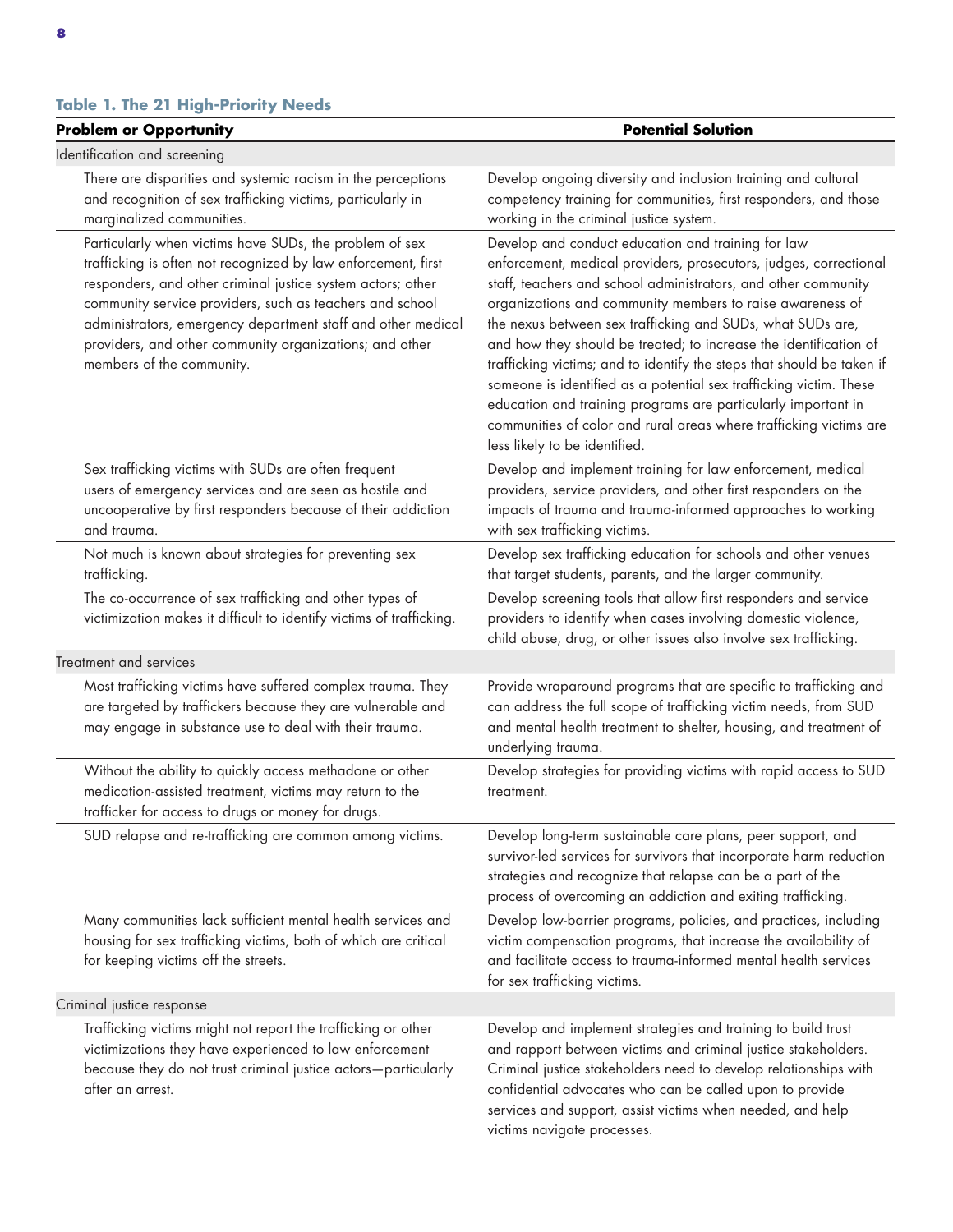#### **Table 1—Continued**

| <b>Problem or Opportunity</b>                                                                                                                                                                                                                            | <b>Potential Solution</b>                                                                                                                                                                                                                                                                                                                                                                                                                                          |
|----------------------------------------------------------------------------------------------------------------------------------------------------------------------------------------------------------------------------------------------------------|--------------------------------------------------------------------------------------------------------------------------------------------------------------------------------------------------------------------------------------------------------------------------------------------------------------------------------------------------------------------------------------------------------------------------------------------------------------------|
| Trafficking victims might not report the trafficking or other<br>victimizations they have experienced to law enforcement<br>because they do not trust criminal justice actors-particularly<br>after an arrest.                                           | Seek feedback and guidance from advocates, including those<br>with lived experience, on how to make criminal justice practices<br>and procedures more trauma-informed and victim-centered, and<br>provide commercial sexual exploitation education.                                                                                                                                                                                                                |
| Victims are often labeled and perceived to be problematic or<br>complicit in their victimization.                                                                                                                                                        | Partner with members of the criminal justice community to train<br>and educate them on issues related to understanding trauma and<br>its impact.                                                                                                                                                                                                                                                                                                                   |
| Victims with SUDs and complex trauma might not be seen as<br>credible witnesses by prosecutors, judges, and juries.                                                                                                                                      | Educate and train criminal justice actors on the impacts of<br>trauma and SUDs on victim recall and how challenges related<br>to trafficking victim credibility and stigmatization should be<br>addressed or framed.                                                                                                                                                                                                                                               |
| Victims with SUDs and complex trauma might not be seen as<br>credible witnesses by prosecutors, judges, and juries.                                                                                                                                      | Consider using expert witnesses to educate the jury and court<br>about the effects of trauma and substance use.                                                                                                                                                                                                                                                                                                                                                    |
| Traffickers are often not prosecuted or are prosecuted for<br>lesser offenses, such as drug, gun, or soliciting charges,<br>because of the challenges of prosecuting trafficking cases,<br>collecting evidence, and building circumstantial cases.       | Implement education programs for law enforcement and<br>prosecutors on innovative approaches to evidence collection in<br>trafficking cases, the importance of seeking trafficking charges<br>when possible, and the development of other strategies for<br>building strong trafficking cases.                                                                                                                                                                     |
| Efforts to address trafficking are often siloed, which results<br>in traffickers taking advantage of a lack of coordination<br>between agencies or jurisdictions and victims being used as<br>witnesses in multiple cases across multiple jurisdictions. | Establish regular lines of communication among law enforcement<br>agencies and the judicial system through task forces,<br>multidisciplinary teams, or other collaborative bodies that use best<br>practices to routinely discuss cases involving traffickers; identify<br>different strategies for building cases and holding traffickers<br>accountable; and remove information-sharing barriers (following<br>the models of gang, fraud, and drug task forces). |
| Particularly when SUDs are involved, sex trafficking victims<br>might be unable to engage in traditional court or problem-<br>solving courts.                                                                                                            | Develop policies to ensure that services for victims are not tied to<br>a requirement to participate in the criminal justice process.                                                                                                                                                                                                                                                                                                                              |
| Particularly when SUDs are involved, sex trafficking victims<br>might be unable to engage in traditional court or problem-<br>solving courts.                                                                                                            | Develop and implement low-barrier diversion or non-diversion<br>programs to address sex trafficking within the court system that<br>provide a safe space for victims and can help address victim<br>needs without setting them up for failure.                                                                                                                                                                                                                     |
| Trafficking victims often lack the stability for long-term<br>participation in criminal justice cases, and traffickers use<br>SUDs to manipulate victims and keep them from participating.                                                               | Establish training for all involved in the criminal justice process on<br>trauma and SUDs and how they affect participation at different<br>stages of the criminal justice system and beyond.                                                                                                                                                                                                                                                                      |
| Trafficking victims often lack the stability for long-term<br>participation in criminal justice cases, and traffickers use<br>SUDs to manipulate victims and keep them from participating.                                                               | Devise and implement approaches to protect the privacy of<br>victims and witnesses involved in court processes.                                                                                                                                                                                                                                                                                                                                                    |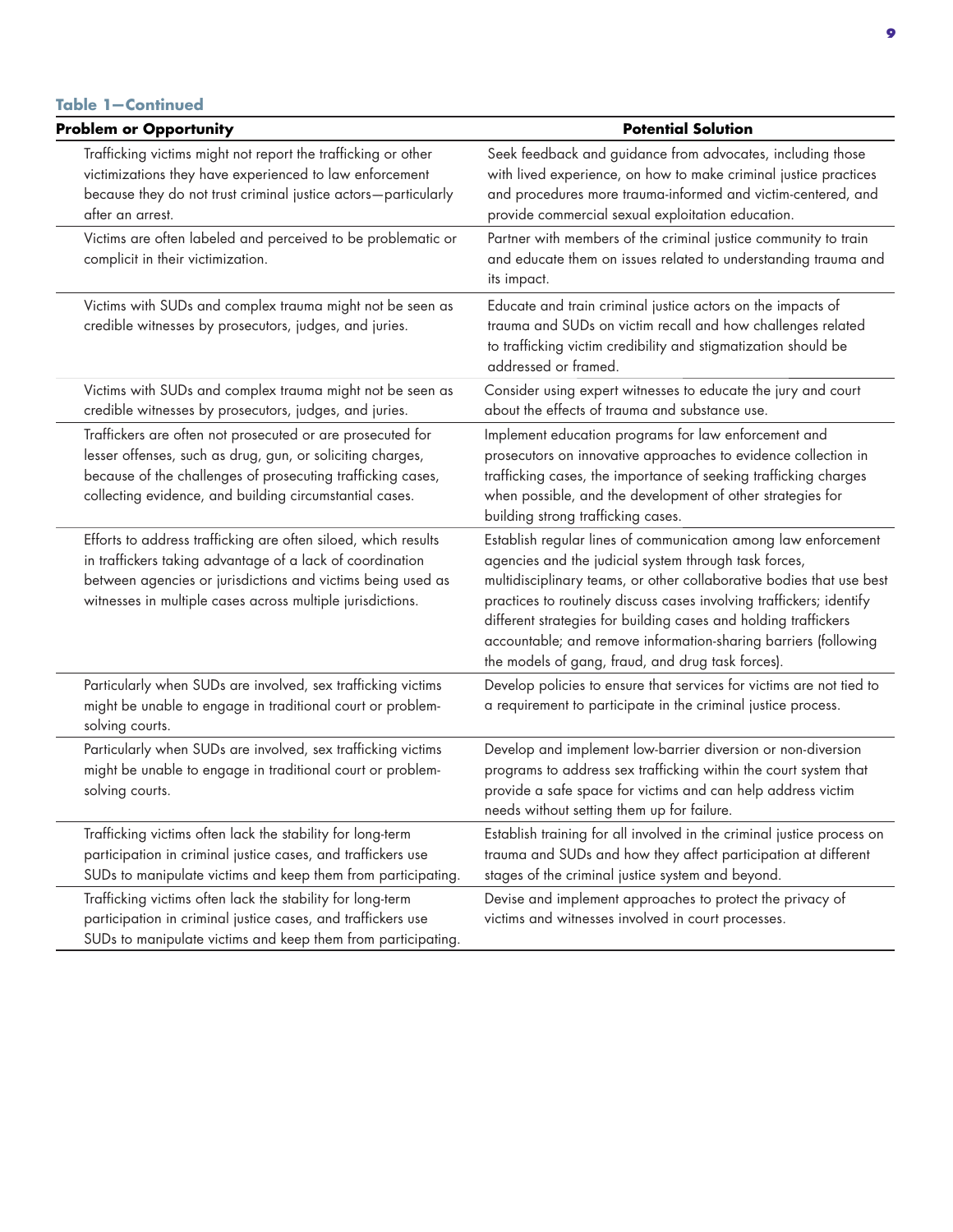#### **DISCUSSION**

SUDs occur frequently among victims of sex trafficking. Traffickers take advantage of the fact that persons with SUDs are more vulnerable to being trafficked. Regardless of the directionality of the relationship between sex trafficking and substance use, the two can quickly become intertwined in a hard-to-break cycle. Victims rely on the drugs to cope with the trauma of what they experience, and they rely on the trafficker to feed the addiction.

Because sex trafficking and SUDs are interconnected, any programs, policies, or practices geared toward helping victims of sex trafficking must also consider and address SUDs. This is a critical theme that resonates throughout all the high-priority needs identified by workshop participants. These needs provide a blueprint for improving the response to victims of both sex trafficking and SUDs.

This section provides further context from the workshop discussion on the high-priority needs. It is organized around three key areas at the intersection of sex trafficking and SUDs:

- 1. identification and screening of sex trafficking victims, particularly those suffering from SUDs
- 2. provision of treatment and services to victims
- 3. the criminal justice system response.

Statements in this section are derived from assertions made by the workshop participants and ensuing discussions.

There is a general lack of understanding from the public, law enforcement, and community service providers that sex trafficking is not a choice and that the victim is being forced to offend.

#### **Identification and Prevention**

Workshop participants noted that stigmas and preconceived notions regarding SUDs and prostitution serve as barriers to sex trafficking victims being identified as victims by law enforcement, first responders, other community service providers, and members of the community. Participants noted that substance use is often viewed and stigmatized as a choice rather than a medical disorder and that sex trafficking victims with SUDs are viewed as complicit in their exploitation. There is a general lack of understanding from the public, law enforcement, and community service providers that sex trafficking is not a choice and that the victim is being forced to offend. As one participant noted, "You [the trafficking victim] do it or you deal with the consequences." Other participants described the relationship between trafficking victims and the traffickers as a form of Stockholm syndrome.<sup>5</sup>

Participants noted that the failure to understand sex trafficking victims' lack of choice is particularly problematic in communities of color, where systemic racism results in ever greater stigmatization and criminalization of behaviors associated with trafficking and substance use, such as petty theft, as well as failure to recognize black persons as trafficking victims. To address the systemic racism that makes victims from communities of color less likely to be identified as victims in the first place, all criminal justice actors and community-based service providers need training and education on diversity, inclusion, implicit bias, and cultural competency. Sex trafficking in rural or nonmetropolitan areas is also less likely to be identified as victimization. Criminal justice officials and providers in these areas often lack awareness and training to properly identify victims and the capacity to assist them.

Changing the mindsets of law enforcement, first responders, other criminal justice practitioners, and community service providers through training and education is a critical step to identifying sex trafficking victims as victims and getting them to needed support and services. Participants noted that it is necessary to educate and train criminal justice practitioners and service providers on SUD as a medical condition; on indications that a person might be a victim of trafficking; on the effects of trauma on the brain and how it manifests in the victim's ability to recall information and timelines or to react to stimuli in a "typical" manner; and on the challenges of breaking the victim free from the trafficker. Participants explained that victims with SUDs are often well known to first responders as frequent users of emergency services. Because of the substance use, they might be seen as uncooperative or problematic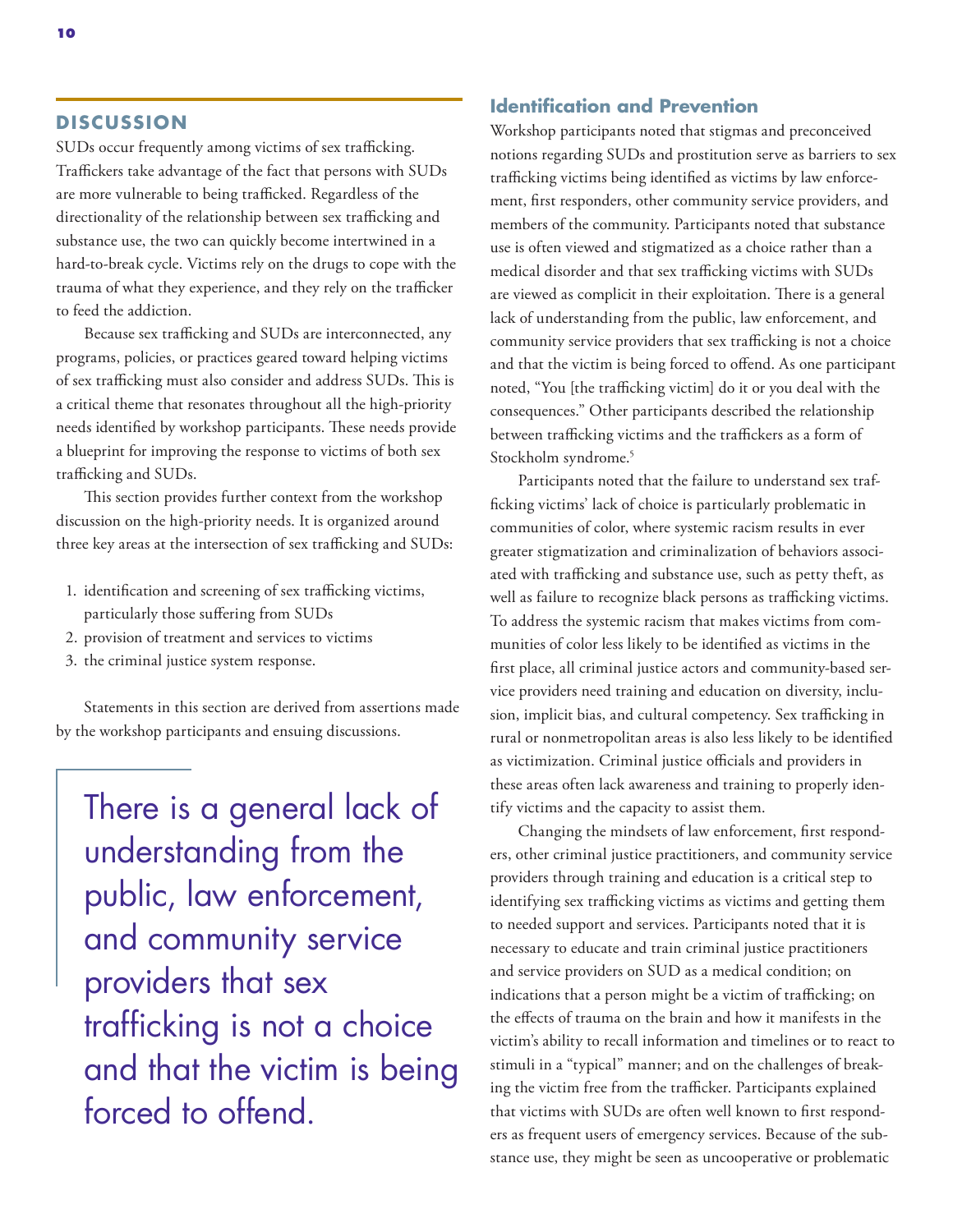# Because sex trafficking victims have suffered complex trauma and often have SUDs, traditional victim service programs or substance use programs will not sufficiently address the full scope of victim needs.

patients rather than identified as victims who are suffering from trauma.

Another participant noted, "I find these conversations happen way too often—even sometimes in drug courts by judges overseeing these courts: 'Well, how do I know they are really being trafficked?'" Mindsets like this one underscore the importance of developing standardized and objective screening tools that first responders, criminal justice practitioners, and service providers can use to identify when cases presenting as domestic violence, child abuse, drug, or otherwise also involve sex trafficking.

Training and education also are needed to change the mentality regarding trafficking and help members of the justice system and the community better understand the problem and the signs. Participants noted the value of partnering with bar associations, police academies, and court systems to conduct training for prosecutors, law enforcement, and judges, respectively. Others raised the point that trainings should not be developed to be administered at a single point in time or with a one-size-fits-all approach. Trainings need to be specific to the population they are geared toward, whether it is law enforcement, medical providers, victim service providers, teachers, or other members of service industries. There needs to be continuing education for these different groups that might come into contact with trafficking victims, and there needs to be evaluation of whether the training is making a difference. Participants noted that there are many trainings available that raise awareness of sex trafficking and SUDs, but these might be more or less effective for different audiences. It is important to consider the quality and content of the training and who is delivering the message. Additional work is needed to evaluate the effectiveness of different types of training for different audiences.

Finally, participants noted that, in addition to developing training and education programs to identify people who are already victims of sex trafficking, there is a need for programs geared toward preventing trafficking. Such programs should be developed, designed for, and implemented in such venues as schools to help educate young people, parents, and members of the community on how to prevent someone from becoming a sex trafficking victim.

#### **Treatment and Services**

Workshop participants highlighted the necessity of having programs specifically for sex trafficking victims. Because sex trafficking victims have suffered complex trauma and often have SUDs, traditional victim service programs or substance use programs will not sufficiently address the full scope of victim needs. Participants discussed the fact that traffickers are often fulfilling victims' basic needs of shelter, food, transportation, and clothing and that some trafficking victims may even perceive this coercion to be a loving relationship. Services must be able to address those needs and replace what the trafficker was providing. More importantly, services for sex trafficking victims must include both substance use treatment and mental health treatment. Often, trafficking victims use substances to address the trauma they have experienced, and, if those substances are taken away, victims need mental health care to help cope with the trauma. According to workshop participants, in many areas of the United States, comprehensive services for sex trafficking victims are not currently available.

Participants noted the importance of "meeting victims where they are" and using harm reduction approaches to providing services. They noted that many victim service programs have thresholds or requirements for participation that trafficking victims are unable to meet. For example, if victims have used or are using drugs, they are ineligible to participate in certain housing programs, which results in those victims going back to their traffickers. One participant described a situation in which a victim was kicked out of a substance use program because they refused to reveal information in a group session about why they started using substances, fearing that what they said would get back to their trafficker. The workshop participant noted, "I know that there are certain thresholds they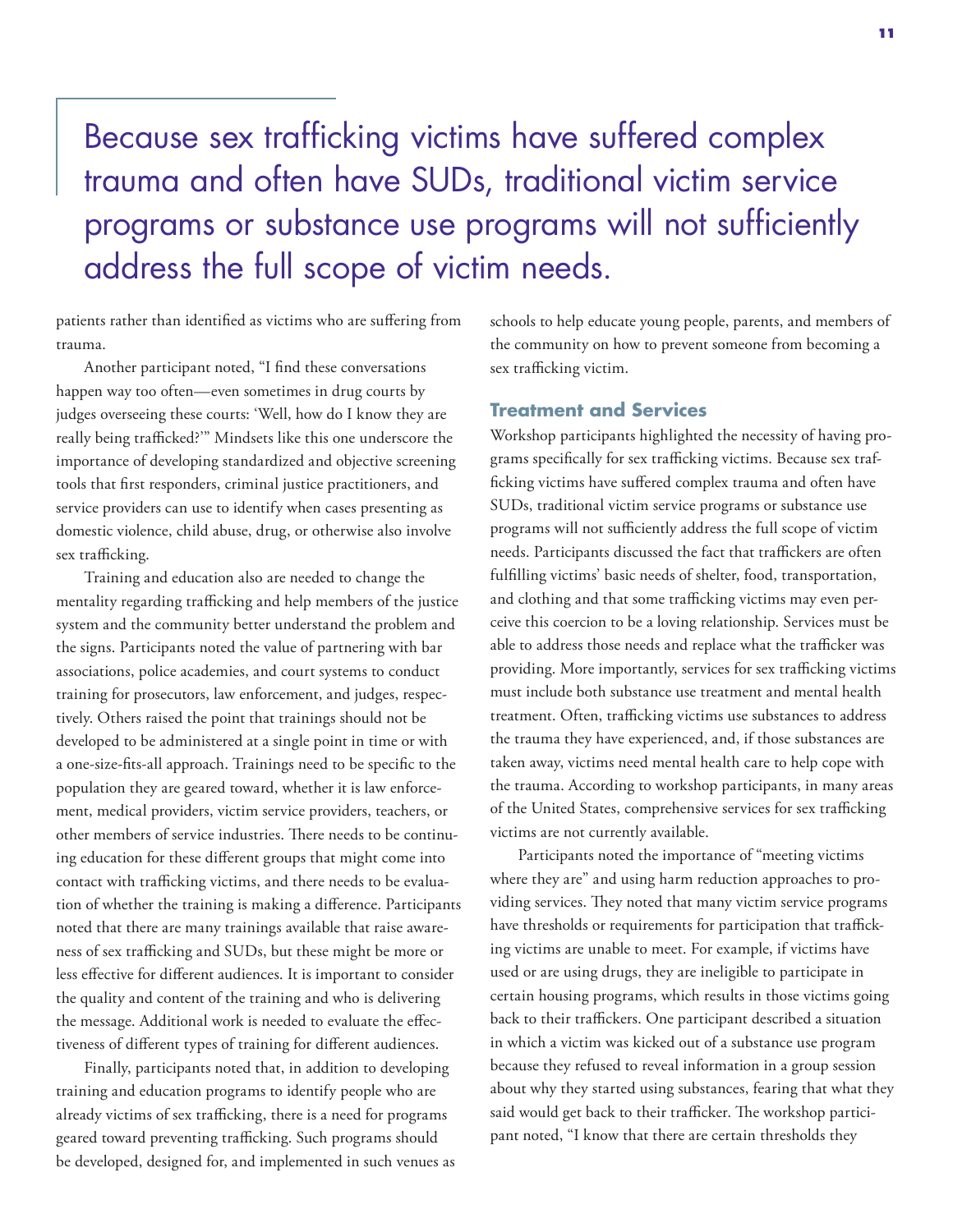[programs] have to have, but at the same time, if you're providing SUD treatment, you can't be so concrete and rigid."

When speaking about programs for victims of trafficking who are minors, a participant noted the importance of not emphasizing total abstinence from substances as the only solution:

A young person can't wrap their brains around that [the concept of abstinence forever]. They can't comprehend that. Be able to meet them where they are at and understand that treatment doesn't need to be all or nothing. For young people, it has to be a harm reductive type of approach.

Workshop participants also stressed the importance of using mentors with lived experience who can truly relate to victims, as well as empowering victims to make decisions about their own treatment.6 One participant noted, "Our service is voluntary. Letting them decide what they want is empowering to them."

Participants also noted that meeting victims where they are often means recognizing that relapse and re-trafficking are common. One provider explained,

We call it a "relapse roller coaster." They may go back several times [to the drugs or the trafficker], until one day they don't. It's helping providers understand that success doesn't mean they [victims] never do drugs again or never go back. It's just that they will call again and we [providers] are there for them every single time.

Participants discussed the need for developing long-term sustainable care plans for trafficking victims that incorporate harm reduction strategies and include peer support and survivor-led services but that also recognize that relapse might be part of the recovery process. The participants noted the importance of not giving up on victims and recognizing that treatment will not happen overnight.

Because of the nexus between sex trafficking and substance use, workshop participants discussed the order in which services should be provided. While several participants noted the need for allowing diverse pathways to recovery, others expressed that the first priority should be to get victims medicationassisted treatment for SUDs. They explained that, because someone under the influence of drugs will not be able to make decisions about their treatment, addressing the SUD is a first step. Additionally, without methadone or other medicationassisted treatment, victims are likely to return to their traffickers for access to drugs or money for drugs. However, in many areas, the wait times to get medication-assisted treatment are

weeks or months long. Participants stressed the need to develop strategies for getting victims rapid access to treatment, including educating providers on the importance of prioritizing trafficking victims who are vulnerable and at risk of returning to their traffickers.

#### **Criminal Justice Response**

Participants noted that one of the key hurdles in improving the criminal justice response to sex trafficking and SUDs is that trafficking victims often do not trust the criminal justice system and are unlikely to report their trafficking to police. This is particularly true among trafficking victims who have been previously arrested for prostitution, drugs, or related offenses. Often, these issues of distrust are systemic and deep-rooted among those communities with the greatest risk of trafficking victimization.

A key strategy for overcoming this lack of trust is for criminal justice entities to work with trusted advocates. Advocates, particularly those with lived experience, can provide guidance for criminal justice entities and actors on how to make practices and procedures more trauma-informed and victim-centered. Additionally, law enforcement should partner with advocates to ensure that when a trafficking victim is identified, there is an advocate who can provide a buffer between the victim and police and accompany the victim to the forensic interview. Participants stressed the need for law enforcement to work with advocates who have confidentiality protections to further increase victim trust.

Another challenge in the criminal justice response to sex trafficking is that SUDs and complex trauma can make victims seem less credible to prosecutors, judges, and juries. Both SUDs and trauma can affect the ability of victims to describe events chronologically or provide consistent statements and might make victims more likely to forget court appointments or come across as uncooperative. Participants noted the importance of educating and training members of the criminal justice community about the impacts of SUDs and trauma on recall and emotional reactions. They suggested that trafficking cases tried before judges and juries should utilize expert witnesses to educate the court about these impacts.

A related issue is that, because of the difficulties in prosecuting trafficking cases, including perceptions of victims as not being credible witnesses and challenges in collecting evidence, traffickers are often prosecuted for lesser offenses, such as drug, gun, and soliciting offenses. Often, these are minor charges that carry light sentences. Participants noted the need to imple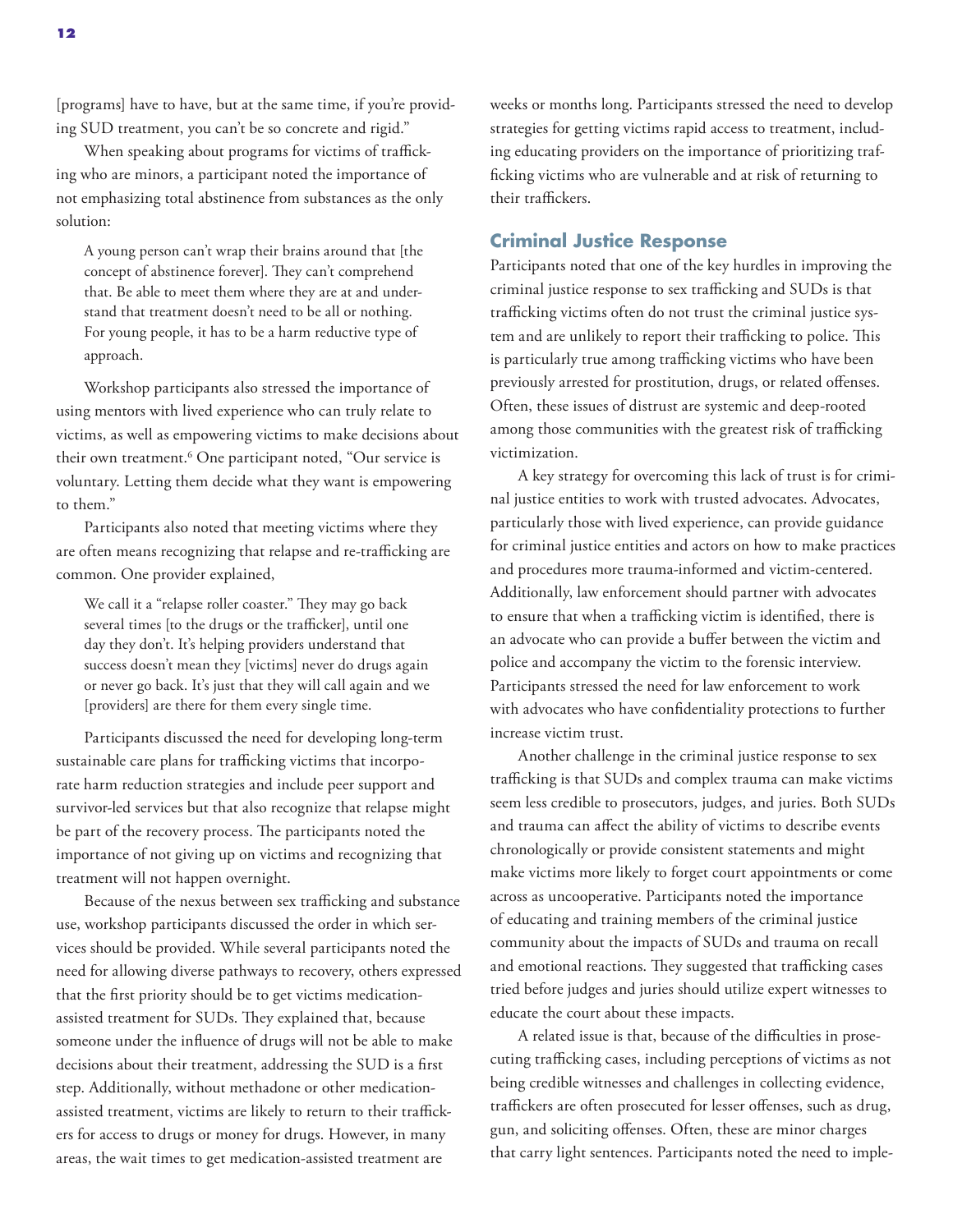ment training programs for law enforcement and prosecutors on innovative approaches to collecting evidence in trafficking cases, such as going to a hotel to interview staff members who were working when the victim was brought in and reviewing surveillance footage to corroborate the victim's statement. Additionally, participants highlighted the need to review state and local laws and close loopholes that make it difficult to hold trafficking offenders accountable. For example, one participant noted that, in some areas, certain trafficking laws can be enforced on the buyer side only if the person paying for sex is aware that the victim is being trafficked, which is difficult to prove.

The lack of coordination between agencies and jurisdictions can also be problematic for prosecuting trafficking cases. One participant noted that their state had regular coordination of state, local, and federal agencies for drug trafficking, fraud, and financial crimes, but not for sex trafficking. Regular information-sharing across agencies and jurisdictions is often critical for building strong cases against traffickers. Participants noted that multidisciplinary task forces are a good model for developing necessary relationships among key stakeholders in trafficking cases.

Finally, participants identified several needs related to enabling sex trafficking victims with SUDs to participate in criminal justice processes. Participants noted that, particularly when SUDs are involved, victims may be unable to participate, and traffickers may use substances to manipulate victims and physically keep them from being able to engage and participate. One solution to this issue is to develop procedures for safeguarding victims and witnesses involved in criminal justice processes to keep traffickers from having access to and intimidating them. Participants discussed ways that judges can keep traffickers from being present in court proceedings and ways that attorneys and advocates can help keep traffickers from communicating with victims as they enter or leave the courtroom. Workshop participants also noted the need to meet victims where they are when it comes to participation in criminal justice processes. They identified the need for low-barrier, nondiversion sex trafficking programs within the court system that provide ways to assist victims without setting them up for failure with requirements that they will be unable to meet because of their SUDs. Particularly because of the strong overlap between sex trafficking and SUDs, participants noted the importance of not having criminal justice participation be a criterion for getting victims necessary support, services, and treatment.

#### **CONCLUSION**

Sex trafficking victimization and SUDs are often co-occurring. Traffickers may exploit individuals' existing SUDs to coerce them into sex trafficking, or they may facilitate SUDs to prevent them from exiting. Additionally, trafficking victims may use substances to cope with trauma. These intersections complicate the identification of sex trafficking victims and the legal and treatment responses to them. Victim SUDs can lead to challenges for law enforcement and prosecution in developing cases against traffickers. On the provider side, traditional victim services are often not sufficient for sex trafficking victims with SUDs, who need comprehensive, victim-centered, and trauma-informed responses.

The expert participants convened by RTI and RAND identified 21 high-priority needs to support the identification of, treatment of, and criminal justice response to sex trafficking victims who have SUDs. These needs provide a blueprint for research, practice, and policy changes that could be undertaken to better address the co-occurrence of sex trafficking and SUDs.

Traffickers may exploit individuals' existing SUDs to coerce them into sex trafficking, or they may facilitate SUDs to prevent them from exiting. Additionally, trafficking victims may use substances to cope with trauma.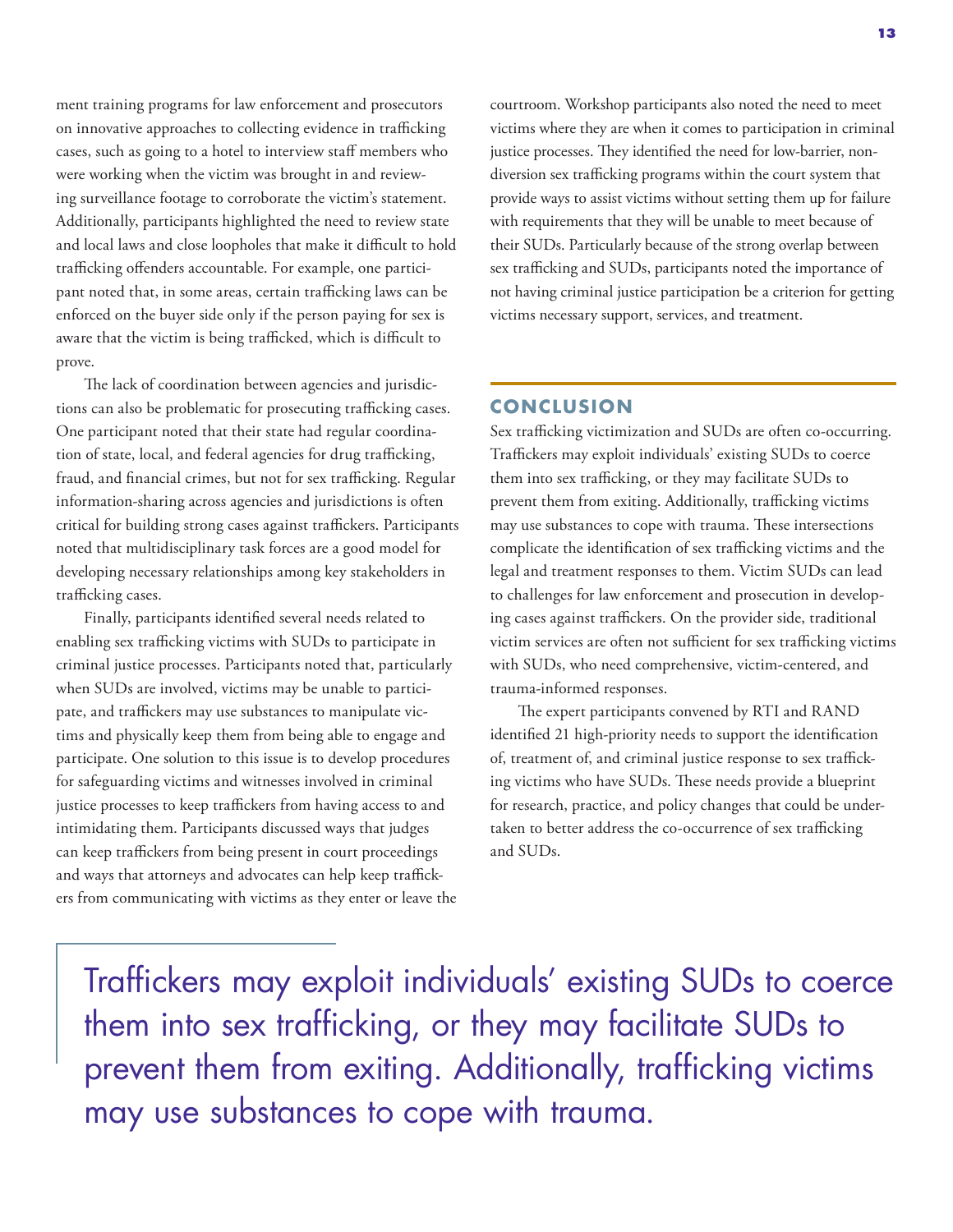#### **TECHNICAL APPENDIX**

In this appendix, we present additional details on the workshop and our process for identifying and prioritizing research and technology needs and turning them into the research agenda that is presented in the main report. The descriptions in this appendix are drawn and adapted from those in previous PCJNI publications and reflect adjustments to the needs identification and prioritization process implemented at this workshop.

#### **Workshop Scope and Participant Selection**

The topics for PCJNI workshops are selected by reaching a consensus among the action officers and subject-matter experts at NIJ and research staff at the organizations that will be facilitating the workshop. Multiple topic areas, accompanied by brief scoping descriptions, are typically suggested months before the workshop by one or more of the parties involved, and staff engage in group deliberations with NIJ to reach consensus on the topic. We then engage in further scoping of the workshop to craft a discussion agenda through literature review, informal discussions with other practitioners and subject-matter experts, or both. Once the topic and scope have been determined, we recruit participants by identifying knowledgeable individuals through existing professional and social networks (e.g., LinkedIn) and by reviewing literature published on the topic. We then extend an invitation to those individuals and provide a brief description of the workshop's focus areas.

The process of expert elicitation was designed to gather unbiased, representative results from experts and practitioners in the field. However, several limitations could affect the findings. The process typically elicits opinions from a relatively small group of experts. To limit the effect of group size on the representativeness of the results, we strive to make the group as representative as possible of different disciplines, perspectives, and geographic regions. However, the final output of the workshop likely is significantly influenced by the specific group of experts invited to participate. It is possible that the findings from the workshop would vary were a different group of experts selected. Moreover, although the discussion moderators make every effort to act as neutral parties when eliciting opinions from the collected experts, the background and experience of the moderators has the potential to influence which questions they pose to the group and how they phrase those questions. This could also introduce bias that could influence the findings.

#### **Identification and Prioritization of Needs**

To develop and prioritize a list of technology and policy issues that are likely to benefit from research and investment, we followed a process similar to one that we used in previous PCJNI workshops (see, for examples, Jackson et al., 2015; Jackson et al., 2016, and references therein). Participants discussed and refined needs that could address each problem. In addition, needs could be framed in response to opportunities to improve performance by adopting or adapting a new approach or practice (e.g., applying a new technology or tool in the sector that had not been used before). After identifying and refining the needs, we used a voting process based on the Delphi Method, a technique developed at RAND, to elicit prioritization information from the group about the identified needs (RAND Corporation, undated).

Prior to the coronavirus disease 2019 pandemic, PCJNI workshops were conducted in person in a group setting. However, under the restrictions and mitigations implemented in response to the pandemic, our participants and staff were unable to travel. Our typical in-person format involves a twoday, 14-hour in-person meeting (eight hours the first day, six hours the second day). However, drawing on several organizations' and individuals' experiences in running and participating in high-intensity virtual events, we determined that it would not be advisable to try to directly replicate this meeting format using virtual conferencing tools. Instead, we prepared a multistage process:

- 1. interviews with each participant, either individually or in small groups, for approximately an hour to build an initial picture of their views and ideas
- 2. a set of shorter, more-focused virtual sessions to provide the group the opportunity to react to and shape the consolidated picture that came from our synthesis of the individual interview input
- 3. a final voting stage, after the last interactive session, in which participants provided their final assessment of the rankings of the different needs.

#### **Interviews**

During the interviews, we asked practitioner participants to discuss the challenges that they or their colleagues have experienced. We asked participants who were not practitioners (e.g., academics) to speak from their experiences working with practitioners. We also asked them to identify areas in which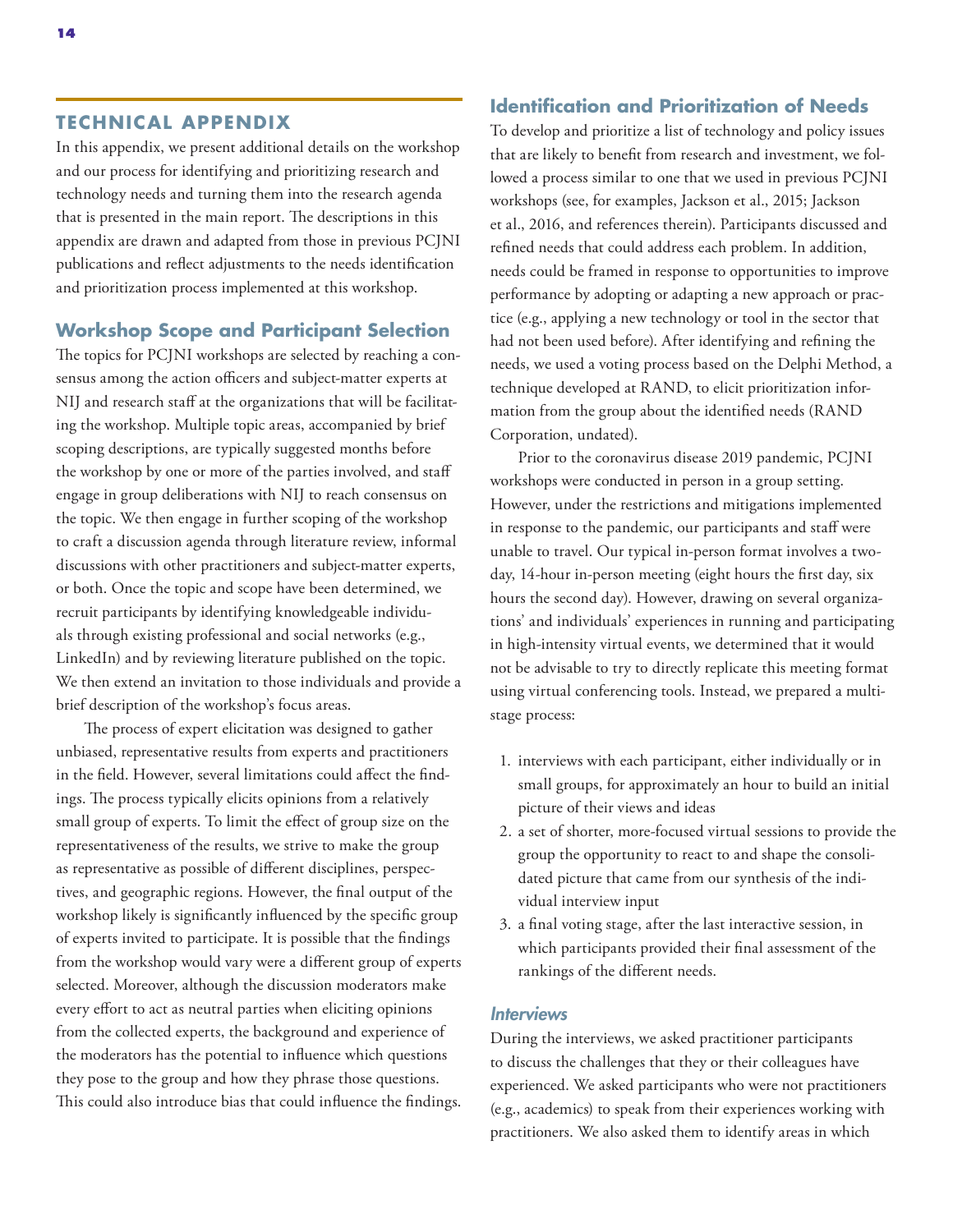additional investment in research and development could help alleviate the challenges. During these discussions, participants suggested additional areas that were potentially worthy of research or investment. We consolidated and integrated the problems, opportunities, and potential solutions described by the participants in the separate interviews into a single summarized list. In advance of the first meeting of the virtual workshop, participants were provided with the list of issues and needs.

#### Virtual Sessions

Once each participant had been interviewed and the needs were consolidated, we held three two-hour virtual meetings using Zoom, a virtual meeting platform. Although all of the interviewees were invited to participate in all three sessions, some had conflicts that prohibited participation in all of the virtual meetings, and two were not able to participate in any of the meetings. The meetings were configured such that the participants could see each other's video feeds and collaborate to refine and edit the consolidated needs.

At the end of the discussion of each group of needs, participants were given an opportunity to review and revise the list of problems, opportunities, and potential solutions that they had identified. The participants' combined lists for each topic were displayed one by one on the screenshare portion of Zoom using Microsoft PowerPoint slides that were edited in real time to incorporate participants' revisions and comments.

Once the group reached consensus on a group of needs, we conducted a real-time voting prioritization exercise using Delphi techniques. We asked the participants to anonymously vote using a web-based polling system (the Anywhere Polling feature from Turning Technologies). Each participant was asked to score each need and the associated strategies to address those needs using a 1–9 scale for two dimensions: importance and probability of success.

For the *importance* dimension, participants were instructed that 1 was a low score and 9 was a high score. Participants were told to score a need's importance with a 1 if it would have little or no impact on the problem and with a 9 if it would reduce the impact of the problem by 20 percent or more. Anchoring the scale with percentage improvements in the need's performance is intended to help make rating values comparable from participant to participant.

For the *probability of success* dimension, participants were instructed to treat the 1–9 scale as a percentage chance that

the need could be met and broadly implemented successfully. That is, they could assign the need's chance of success between 10 percent (i.e., a rating of 1) and 90 percent (i.e., a rating of 9). This dimension was intended to include not only technical concerns (i.e., whether the need would be hard to meet) but also the effect of factors that might cause practitioners to not adopt the new technology, policy, or practice even if it were developed. Such factors could include, for example, cost, effect on practitioner workloads, other staffing concerns, and societal concerns.

After the participants provided their individual ratings using the web-based polling system (i.e., for importance or probability of success), we displayed a histogram-style summary of participant responses within the polling system's interface. If there was significant disagreement among the participants, then they were asked to verbally discuss or explain their votes at one end of the spectrum or the other. (The degree of disagreement was determined by our visual inspection of the histogram.) If a second round of discussion occurred, participants were given an opportunity to adjust their rating on the same question. This process was repeated for each question and dimension at the end of each topic area. It should be noted that some participants chose not to cast votes for every need, and it was not possible to determine which participants voted on which needs.

#### Post-Session Prioritization

Once the participants had completed this rating process for all of the topic areas, we put the needs into a single prioritized list. We ordered the list by calculating an expected value using the method outlined in Jackson et al., 2016. For each need, we multiplied the final (second-round) ratings for importance and probability of success to produce an expected value. We then calculated the median of that product across all of the respondents and used that as the group's collective expected value score for the need.

We clustered the resulting expected value scores into three tiers using a hierarchical clustering algorithm. The algorithm we used was the "ward.D" spherical algorithm from the "stats" library in the R statistical package, version 4.0. We chose this algorithm to minimize within-cluster variance when determining the breaks between tiers. The choice of three tiers is arbitrary but was done in part to remain consistent across the set of technology workshops we have conducted for NIJ. Also, the choice of three tiers represents a manageable system for policymakers. Specifically, the Tier 1 needs are the priorities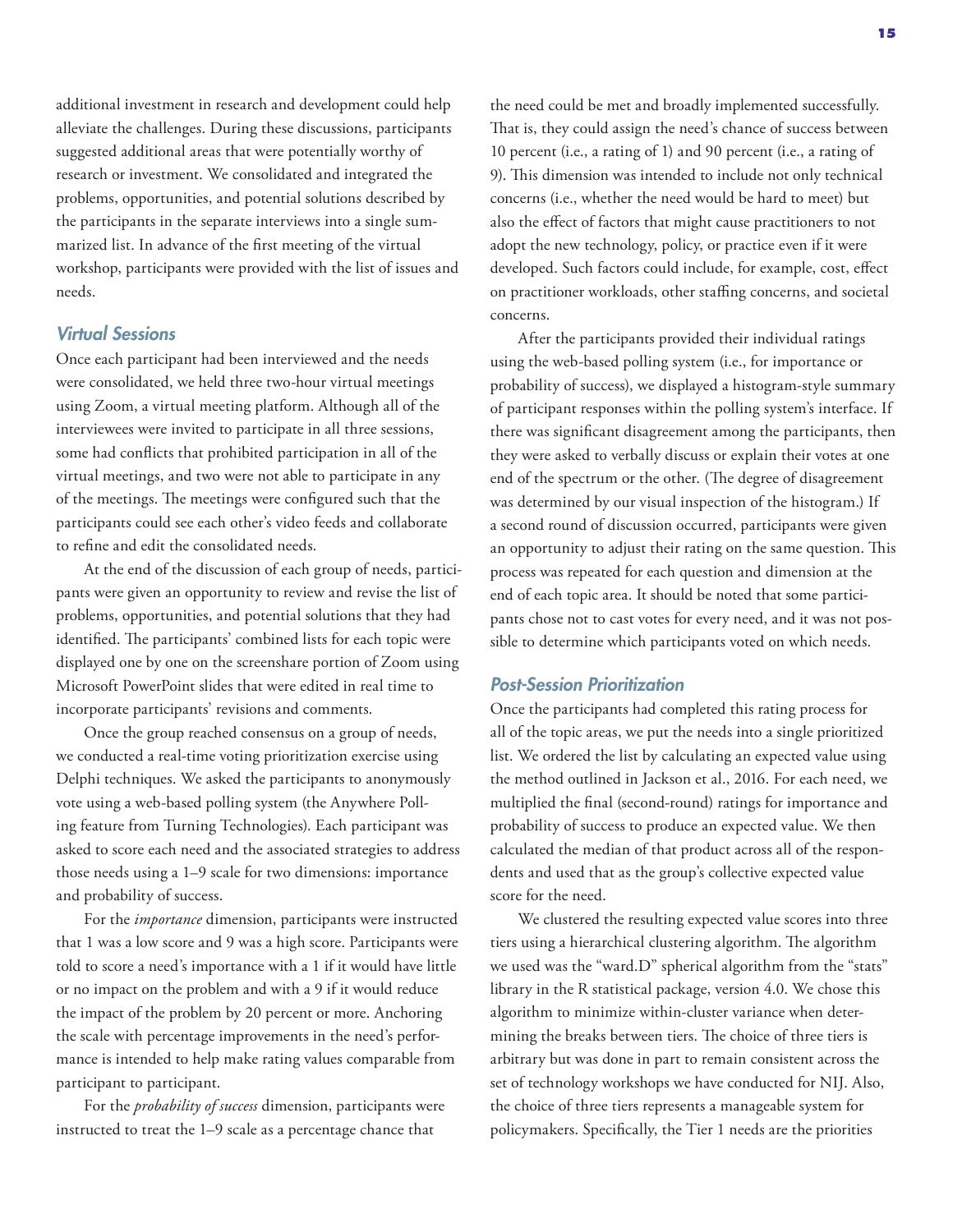that should be the primary policymaking focus, the Tier 2 needs should be examined closely, and the Tier 3 needs are probably not worth much attention in the short term (unless, for example, they can be addressed with existing technology or approaches that can be readily and cheaply adapted to the identified need).

Because the participants initially rated the needs one topic area at a time, we gave them an opportunity at the end of the workshop to review and weigh in on the tiered list of all identified needs. The intention of this step was to let participants see the needs in the context of the other tiered needs and allow them to consider whether there were some that appeared too high or low relative to the others. To collect these assessments, we emailed the entire tiered list in a Microsoft Word document to the participants. This step allowed the participants to see all

of the ranked needs collected across all sessions, providing a top-level view that was complementary to the rankings provided session by session. Participants were then asked to examine where each of the needs landed on the overall tiered list and whether this ordering was appropriate or needed fine-tuning. Participants had the option to indicate whether each problem and need pairing should be voted up or down on the list. An example of this form is provided in Table A.1.

We then tallied the participants' responses and applied those votes to produce a final list of prioritized and tiered needs. To adjust the expected values using the up and down votes from the third round of prioritization, we implemented a method equivalent to the one we used in previous work (Hollywood et al., 2016). Specifically, if every participant voted "up" for a need that was at the bottom of the list, then the collective

#### **Table A.1. Example of the Delphi Round 3 Voting Form**

| Question                                                                                                                                                                                                                                                                                                                                                          | <b>Tier</b> | Vote Up | <b>Vote Down</b> |
|-------------------------------------------------------------------------------------------------------------------------------------------------------------------------------------------------------------------------------------------------------------------------------------------------------------------------------------------------------------------|-------------|---------|------------------|
| Tier 1                                                                                                                                                                                                                                                                                                                                                            |             |         |                  |
| <b>Issue:</b> There are disparities and systemic racism in the perceptions and recognition<br>of sex trafficking victims, particularly in marginalized communities.<br>Need: Develop ongoing diversity and inclusion training and cultural competency<br>training for communities, first responders, and those working in the criminal justice<br>system.         |             |         |                  |
| <b>Issue:</b> Victims with SUDs and complex trauma might not be seen as credible<br>witnesses by prosecutors, judges, and juries.<br>Need: Consider using expert witnesses to educate the jury and court about the<br>effects of trauma and substance use.                                                                                                        |             |         |                  |
| Tier <sub>2</sub>                                                                                                                                                                                                                                                                                                                                                 |             |         |                  |
| <b>Issue:</b> Rural areas and other communities are limited by lack of public transportation<br>and access to services.<br>Need: Develop alternative methods to access treatment, such as virtual services or<br>telehealth.                                                                                                                                      | 2           |         |                  |
| <b>Issue:</b> Trafficked persons might not self-identify as victims, particularly when the<br>trafficker is meeting their basic needs.<br>Need: Expand services to provide ongoing trauma-informed care and education on<br>sexual exploitation.                                                                                                                  | 2           |         |                  |
| Tier <sub>3</sub>                                                                                                                                                                                                                                                                                                                                                 |             |         |                  |
| <b>Issue:</b> Victims are often labeled and perceived to be problematic or complicit in<br>their victimization.<br>Need: Target education toward treatment and service providers and members of<br>the criminal justice community to help reduce the notion that victims with SUDs are<br>manipulative and to help with understanding the full impacts of trauma. | 3           |         |                  |
| <b>Issue:</b> Certain businesses and individuals are incentivized to facilitate sex<br>trafficking, and there are no sufficient legal consequences.<br><b>Need:</b> Broaden the scope of investigations and prosecutions to address the larger<br>network around the immediate trafficker.                                                                        | 3           |         |                  |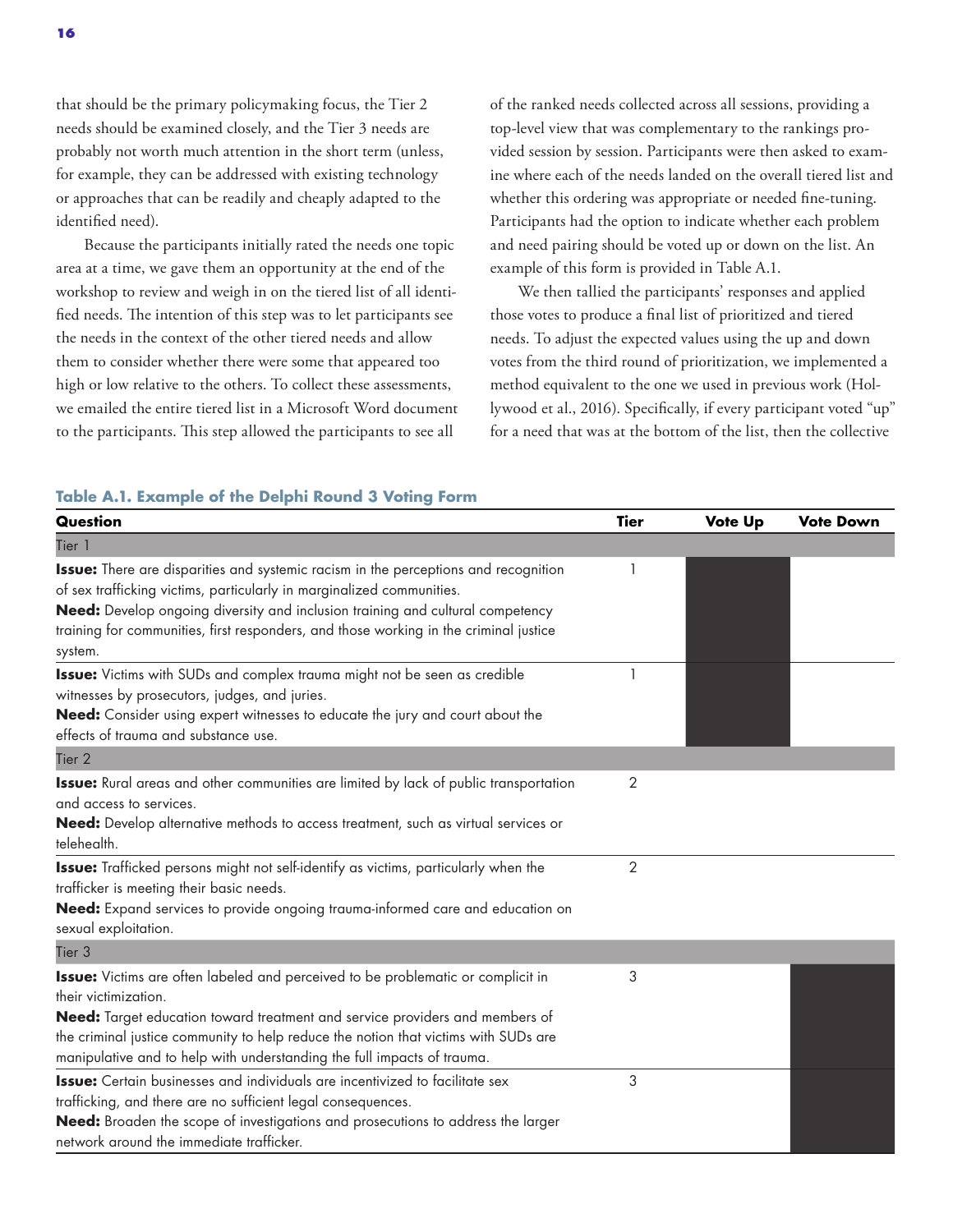effect of those votes should be to move the need to the top. (The opposite would happen if every participant voted "down" for a need that was at the top of the list.) To determine the point value of a single vote, we divided the full range of expected values by the number of participants voting.

To prevent the (somewhat rare) situation in which small numbers of votes have an unintended outsized impact—for example, when some or all of the needs in one tier have the same or very similar expected values—we also set a threshold that at least 25 percent of the workshop participants must have voted on that need (and then rounded to the nearest full participant). For this workshop, there were 17 participants, so, for any votes to have an effect on changing a need's tier, at least four participants would have had to have voted to move the need up or down.

After applying the up and down vote points to the secondround expected values, we compared the modified scores with the boundary values for the tiers to see whether the change was enough to move any needs up or down in the prioritization. (Note that there were gaps between these boundaries, so some of the modified expected values could fall in between tiers. See Figure A.1.) As with prior work, we set a higher bar for a need to move up or down two tiers (from Tier 1 to Tier 3, or vice versa) than for a need to move to the tier immediately above or below. Specifically, a need could *increase by one tier* if its modified expected value was higher than the highest expected value score in its initial tier. And a need could *decrease by one tier* if its modified expected value was lower than the lowest expected value in its initial tier. However, to *increase or decrease by two tiers* (which was possible only for needs that started in Tier 1 or Tier 3), the score had to increase or decrease by an amount that fully placed the need into the range two tiers away. For example, for a Tier 3 need to jump to Tier 1, its expected value score had to fall within the boundaries of Tier 1, not just within the gap between Tier 1 and Tier 2. See Figure A.1, which illustrates the greater score change required for a need to move two tiers (one need on the far right of the figure) compared with one tier (all other examples shown).

#### **Figure A.1. How a Need's Increase in Expected Value Might Result in Its Movement Across Tier Boundaries**



NOTE: Each example need's original tier is shown by a circle with a solid border (the two needs starting in Tier 2 and the four needs starting in Tier 3). Each need's new tier after the third-round score adjustment is shown by the connected circle with a dotted border.

Applying these decision rules to integrate the participants' third-round inputs into the final tiering of needs resulted in numerical separations between tiers that were less clear than the separations that resulted when we used the clustering algorithm in the initial tiering. This can occur because, for example, when the final expected value score for a need that was originally in Tier 3 falls just below the boundary value for Tier 1, that need's final score could be higher than that of some other needs in the item's new tier (Tier 2). See Figure A.2, which shows the distribution of the needs by expected value score after the second-round rating process and then after the third-round voting process.

As a result of the third round of voting, 54 needs did not change position, two needs rose one tier, and no needs changed two tiers. The output from this process became the final ranking of the participants' prioritized results.

The complete list of identified needs is shown in Table A.2, and the needs are sorted by tier and theme.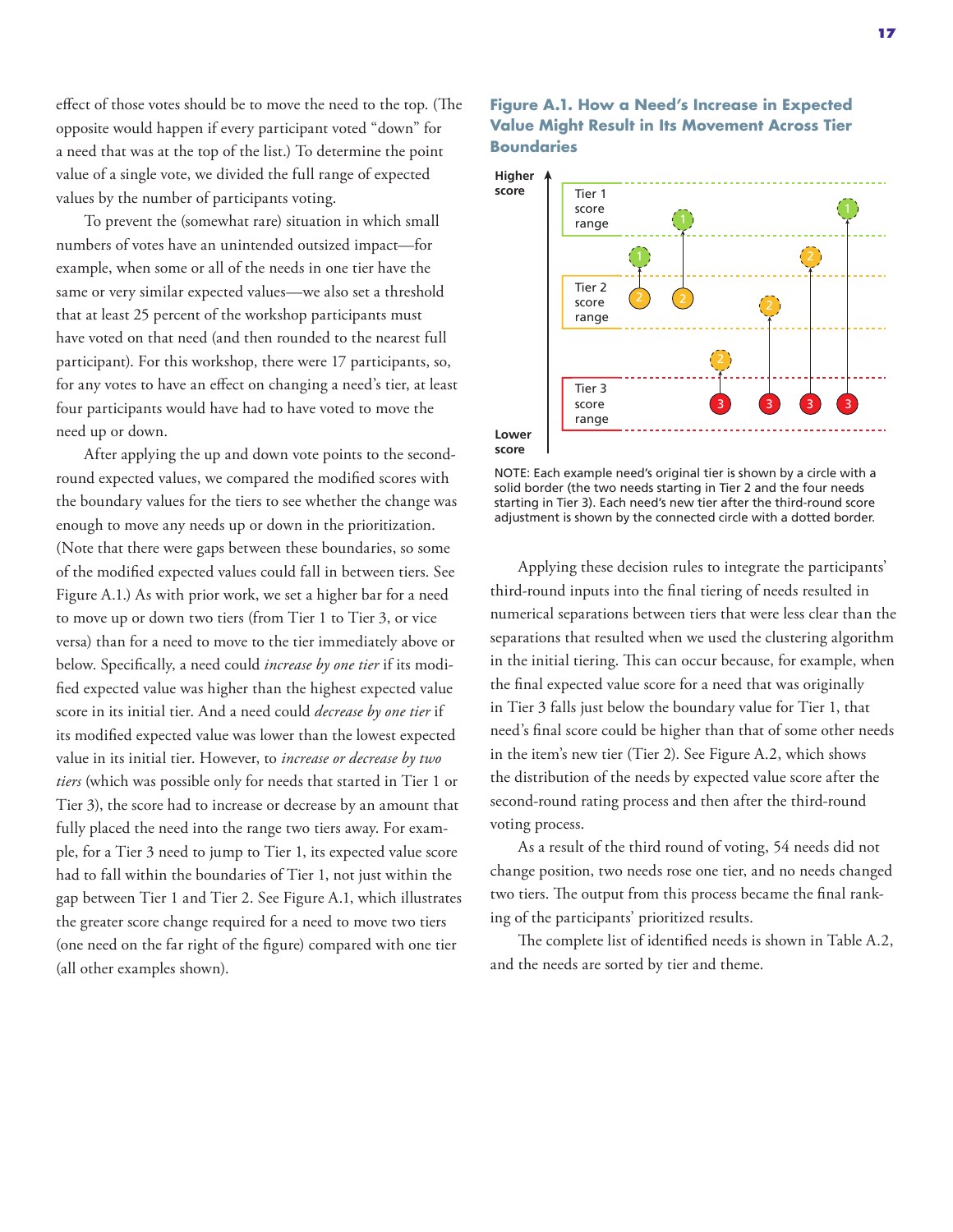

#### **Figure A.2. Final Distribution of the Tiered Needs**

## **Table A.2. Complete List of Needs, by Tier**

| <b>Problem or Opportunity</b>                                                                                                                                                                                                                                                                                                                                                                               | <b>Potential Solution</b>                                                                                                                                                                                                                                                                                                                                                                                                                                                                                                                                                                                                                                                                                         | <b>Tier</b> |
|-------------------------------------------------------------------------------------------------------------------------------------------------------------------------------------------------------------------------------------------------------------------------------------------------------------------------------------------------------------------------------------------------------------|-------------------------------------------------------------------------------------------------------------------------------------------------------------------------------------------------------------------------------------------------------------------------------------------------------------------------------------------------------------------------------------------------------------------------------------------------------------------------------------------------------------------------------------------------------------------------------------------------------------------------------------------------------------------------------------------------------------------|-------------|
| Identification and screening                                                                                                                                                                                                                                                                                                                                                                                |                                                                                                                                                                                                                                                                                                                                                                                                                                                                                                                                                                                                                                                                                                                   |             |
| There are disparities and systemic racism in the<br>perceptions and recognition of sex trafficking victims,<br>particularly in marginalized communities.                                                                                                                                                                                                                                                    | Develop ongoing diversity and inclusion training and cultural<br>competency training for communities, first responders, and those<br>working in the criminal justice system.                                                                                                                                                                                                                                                                                                                                                                                                                                                                                                                                      |             |
| Particularly when victims have SUDs, the problem of sex<br>trafficking is often not recognized by law enforcement,<br>first responders, and other criminal justice system actors;<br>other community service providers, such as teachers<br>and school administrators, emergency department staff<br>and other medical providers, and other community<br>organizations; and other members of the community. | Develop and conduct education and training for law<br>enforcement, medical providers, prosecutors, judges,<br>correctional staff, teachers and school administrators, and other<br>community organizations and community members to raise<br>awareness of the nexus between sex trafficking and SUDs,<br>what SUDs are, and how they should be treated; to increase<br>the identification of trafficking victims; and to identify the steps<br>that should be taken if someone is identified as a potential sex<br>trafficking victim. These education and training programs are<br>particularly important in communities of color and rural areas<br>where trafficking victims are less likely to be identified. |             |
| Sex trafficking victims with SUDs are often frequent<br>users of emergency services and are seen as hostile<br>and uncooperative by first responders because of their<br>addiction and trauma.                                                                                                                                                                                                              | Develop and implement training for law enforcement, medical<br>providers, service providers, and other first responders on the<br>impacts of trauma and trauma-informed approaches to working<br>with sex trafficking victims.                                                                                                                                                                                                                                                                                                                                                                                                                                                                                    |             |
| Not much is known about strategies for preventing sex<br>trafficking.                                                                                                                                                                                                                                                                                                                                       | Develop sex trafficking education for schools and other venues<br>that target students, parents, and the larger community.                                                                                                                                                                                                                                                                                                                                                                                                                                                                                                                                                                                        |             |
| The co-occurrence of sex trafficking and other types<br>of victimization makes it difficult to identify victims of<br>trafficking.                                                                                                                                                                                                                                                                          | Develop screening tools that allow first responders and service<br>providers to identify when cases involving domestic violence,<br>child abuse, drugs, or other issues also involve sex trafficking.                                                                                                                                                                                                                                                                                                                                                                                                                                                                                                             |             |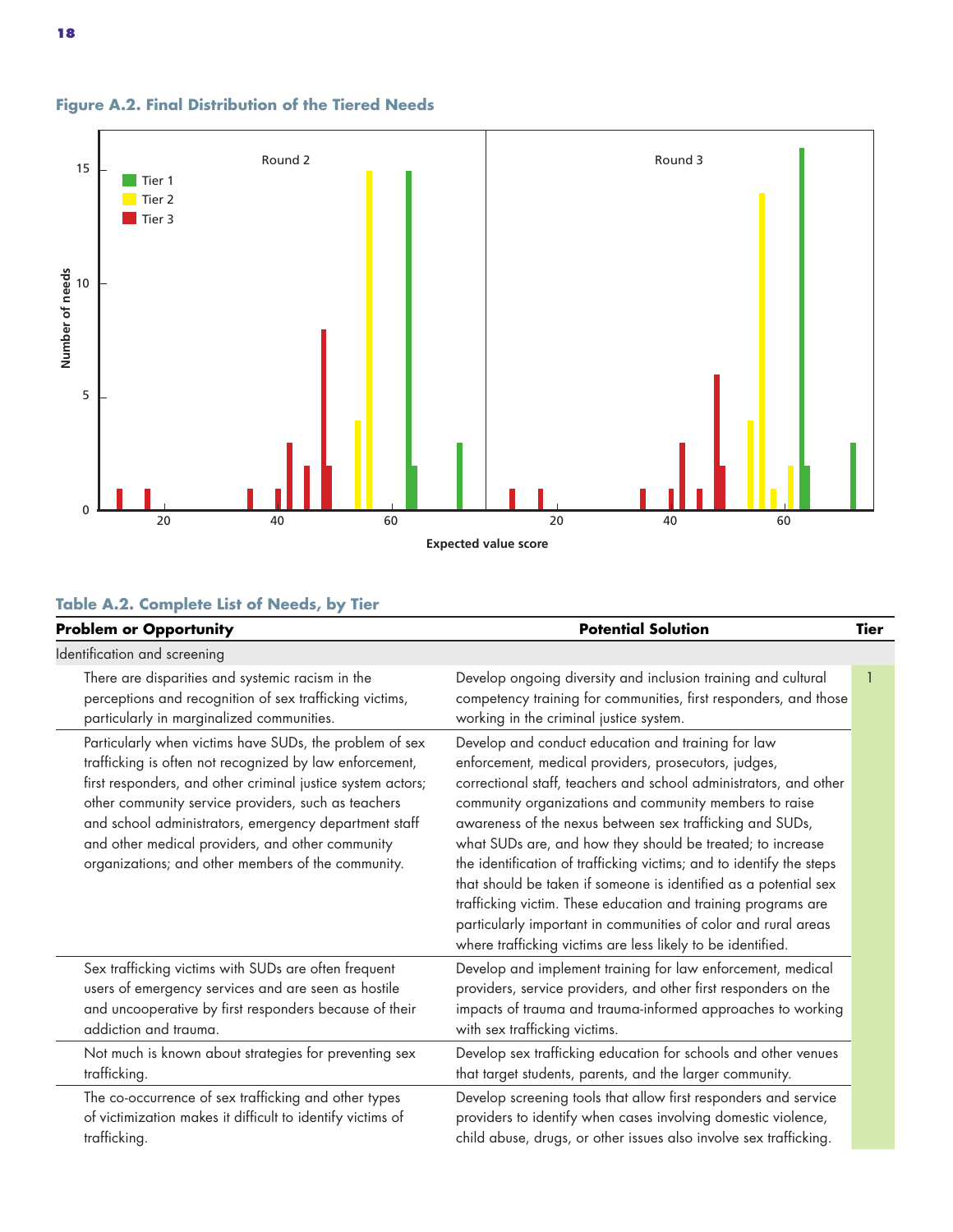#### **Table A.2—Continued**

| <b>Problem or Opportunity</b>                                                                                                                                                                                                                         | <b>Potential Solution</b>                                                                                                                                                                                                                                                                                                                                   | <b>Tier</b> |
|-------------------------------------------------------------------------------------------------------------------------------------------------------------------------------------------------------------------------------------------------------|-------------------------------------------------------------------------------------------------------------------------------------------------------------------------------------------------------------------------------------------------------------------------------------------------------------------------------------------------------------|-------------|
| Treatment and services                                                                                                                                                                                                                                |                                                                                                                                                                                                                                                                                                                                                             |             |
| Most trafficking victims have suffered complex trauma.<br>They are targeted by traffickers because they are<br>vulnerable and often continue to engage in substance<br>use to deal with their trauma.                                                 | Provide wraparound programs that are specific to trafficking<br>and can address the full scope of trafficking victim needs,<br>from SUD and mental health treatment to shelter, housing, and<br>treatment of underlying trauma.                                                                                                                             |             |
| Without the ability to quickly access methadone or other<br>medication-assisted treatment, victims may return to the<br>trafficker for access to drugs or money for drugs.                                                                            | Develop strategies for providing victims with rapid access to<br>SUD treatment.                                                                                                                                                                                                                                                                             |             |
| SUD relapse and re-trafficking are common<br>among victims.                                                                                                                                                                                           | Develop long-term sustainable care plans, peer support,<br>and survivor-led services for survivors that incorporate harm<br>reduction strategies and recognize that relapse can be a part of<br>the process of overcoming an addiction and exiting trafficking.                                                                                             |             |
| Many communities lack sufficient mental health services<br>and housing for sex trafficking victims, both of which are<br>critical for keeping victims off the streets.                                                                                | Develop low-barrier programs, policies, and practices, including<br>victim compensation programs, that increase the availability of<br>and facilitate access to trauma-informed mental health services<br>for sex trafficking victims.                                                                                                                      |             |
| Criminal justice response                                                                                                                                                                                                                             |                                                                                                                                                                                                                                                                                                                                                             |             |
| Trafficking victims might not report the trafficking or<br>other victimizations they have experienced to law<br>enforcement because they do not trust criminal justice<br>actors-particularly after an arrest.                                        | Develop and implement strategies and training to build trust<br>and rapport between victims and criminal justice stakeholders.<br>Criminal justice stakeholders need to develop relationships with<br>confidential advocates who can be called upon to provide<br>services and support, assist victims when needed, and help<br>victims navigate processes. |             |
| Trafficking victims might not report the trafficking or<br>other victimizations they have experienced to law<br>enforcement because they do not trust criminal justice<br>actors-particularly after an arrest.                                        | Seek feedback and guidance from advocates, including those<br>with lived experience, on how to make criminal justice practices<br>and procedures more trauma-informed and victim-centered, and<br>provide commercial sexual exploitation education.                                                                                                         |             |
| Victims are often labeled and perceived to be<br>problematic or complicit in their victimization.                                                                                                                                                     | Partner with members of the criminal justice community to train<br>and educate them on issues related to understanding trauma<br>and its impact.                                                                                                                                                                                                            |             |
| Victims with SUDs and complex trauma might not be<br>seen as credible witnesses by prosecutors, judges,<br>and juries.                                                                                                                                | Educate and train criminal justice actors on the impacts of<br>trauma and SUDs on victim recall and how challenges related<br>to trafficking victim credibility and stigmatization should be<br>addressed or framed.                                                                                                                                        |             |
| Victims with SUDs and complex trauma might not be<br>seen as credible witnesses by prosecutors, judges,<br>and juries.                                                                                                                                | Consider using expert witnesses to educate the jury and court<br>about the effects of trauma and substance use.                                                                                                                                                                                                                                             |             |
| Traffickers are often not prosecuted or are prosecuted<br>for lesser offenses, such as drug, gun, or soliciting<br>charges, because of the challenges of prosecuting<br>trafficking cases, collecting evidence, and building<br>circumstantial cases. | Implement education programs for law enforcement and<br>prosecutors on innovative approaches to evidence collection in<br>trafficking cases, the importance of seeking trafficking charges<br>when possible, and the development of other strategies for<br>building strong trafficking cases.                                                              |             |
| Traffickers are often not prosecuted or are prosecuted<br>for lesser offenses, such as drug, gun, or soliciting<br>charges, because of the challenges of prosecuting<br>trafficking cases, collecting evidence, and building<br>circumstantial cases. | Examine state and local trafficking laws to ensure that there are<br>no loopholes that make it difficult to charge and hold traffickers<br>accountable and to identify creative strategies for charging<br>traffickers using existing laws.                                                                                                                 |             |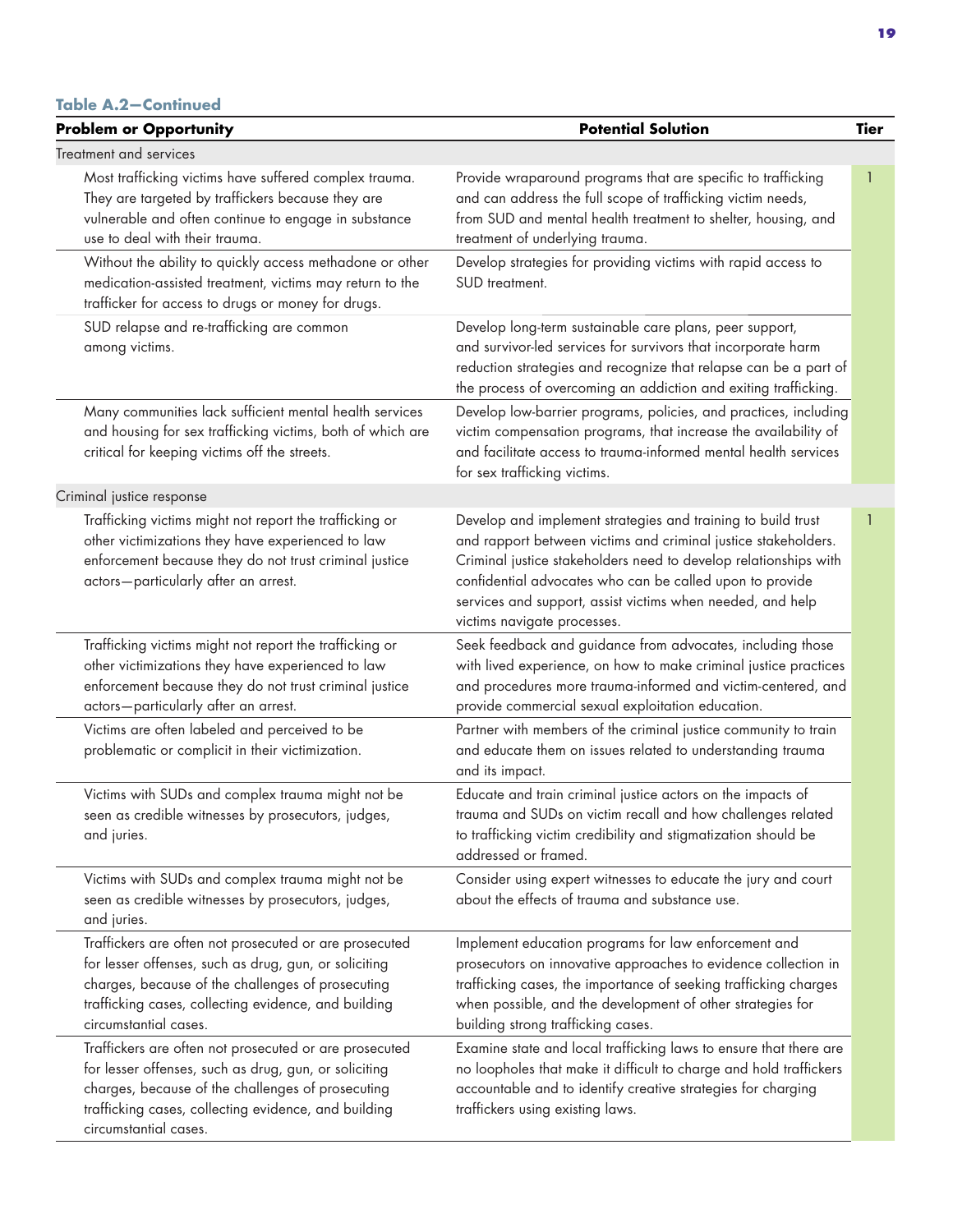#### **Table A.2—Continued**

| <b>Problem or Opportunity</b>                                                                                                                                                                                                                                                                                                                                                                                      | <b>Potential Solution</b>                                                                                                                                                                                                                                                                                                                                                                                                                                            | <b>Tier</b>    |
|--------------------------------------------------------------------------------------------------------------------------------------------------------------------------------------------------------------------------------------------------------------------------------------------------------------------------------------------------------------------------------------------------------------------|----------------------------------------------------------------------------------------------------------------------------------------------------------------------------------------------------------------------------------------------------------------------------------------------------------------------------------------------------------------------------------------------------------------------------------------------------------------------|----------------|
| Efforts to address trafficking are often siloed, which<br>results in traffickers taking advantage of a lack of<br>coordination between agencies or jurisdictions and<br>victims being used as witnesses in multiple cases across<br>multiple jurisdictions.                                                                                                                                                        | Establish regular lines of communication among law enforce-<br>ment agencies and the judicial system through task forces,<br>multidisciplinary teams, or other collaborative bodies that use<br>best practices to routinely discuss cases involving traffickers;<br>identify different strategies for building cases and holding<br>traffickers accountable; and remove information-sharing barriers<br>(following the models of gang, fraud, and drug task forces). |                |
| Particularly when SUDs are involved, sex trafficking<br>victims might be unwilling or unable to engage in<br>traditional court or problem-solving courts.                                                                                                                                                                                                                                                          | Develop policies to ensure that services for victims are not tied<br>to a requirement to participate in the criminal justice process.                                                                                                                                                                                                                                                                                                                                |                |
| Particularly when SUDs are involved, sex trafficking<br>victims might be unwilling or unable to engage in<br>traditional court or problem-solving courts.                                                                                                                                                                                                                                                          | Develop and implement low-barrier diversion or non-diversion<br>programs to address sex trafficking within the court system that<br>provide a safe space for victims and can help address victim<br>needs without setting them up for failure.                                                                                                                                                                                                                       |                |
| Trafficking victims often lack the stability for long-term<br>participation in criminal justice cases, and traffickers<br>use SUDs to manipulate victims and keep them from<br>participating.                                                                                                                                                                                                                      | Establish training for all involved in the criminal justice process<br>on trauma and SUDs and how they affect participation at<br>different stages of criminal justice system and beyond.                                                                                                                                                                                                                                                                            |                |
| Trafficking victims often lack the stability for long-term<br>participation in criminal justice cases, and traffickers<br>use SUDs to manipulate victims and keep them from<br>participating.                                                                                                                                                                                                                      | Devise and implement approaches to protect the privacy of<br>victims and witnesses involved in court processes.                                                                                                                                                                                                                                                                                                                                                      |                |
| Identification and screening                                                                                                                                                                                                                                                                                                                                                                                       |                                                                                                                                                                                                                                                                                                                                                                                                                                                                      |                |
| Particularly when the victims have SUDs, the problem<br>of sex trafficking is often not recognized by law<br>enforcement, first responders, and other criminal justice<br>system actors; other community service providers, such<br>as teachers and school administrators, emergency<br>department staff and other medical providers, and<br>other community organizations; and other members of<br>the community. | Evaluate curricula for these training programs and provide<br>recommendations on best practices for training programs and<br>which programs and program durations work best for different<br>audiences. Consider sustainability of training programs and<br>how to ensure that long-term programs can continue.                                                                                                                                                      | 2              |
| There is a lack of understanding of the dual status of<br>trafficking victims as victims and offenders. Likewise,<br>there is a lack of awareness of the use of drugs that<br>increase victims' vulnerabilities to exploitation by<br>themselves and others through coercion and control.                                                                                                                          | Increase awareness of the ways that drugs heighten<br>vulnerabilities and increase the risk of exploitation by self<br>and others.                                                                                                                                                                                                                                                                                                                                   |                |
| Treatment and services                                                                                                                                                                                                                                                                                                                                                                                             |                                                                                                                                                                                                                                                                                                                                                                                                                                                                      |                |
| Juvenile and adult victims present different challenges<br>and require different services to treat SUDs and trauma<br>(e.g., issues related to needing a guardian present to<br>talk with the minor, length of exposure, being treated<br>as a victim, and the steps that must be taken based<br>on age).                                                                                                          | Identify or develop effective strategies for working with minor<br>victims of trafficking and ensuring the availability of programs<br>and shelters for these victims.                                                                                                                                                                                                                                                                                               | $\overline{2}$ |
| Juvenile and adult victims present different challenges<br>and require different services to treat SUDs and trauma<br>(e.g., issues related to needing a guardian present to<br>talk with the minor, length of exposure, being treated<br>as a victim, and the steps that must be taken based<br>on age).                                                                                                          | Educate on the need to meet minors where they are and not set<br>unreasonable expectations for them (e.g., use harm reduction<br>treatment strategies, do not tell the victim they can "never" do<br>something again).                                                                                                                                                                                                                                               |                |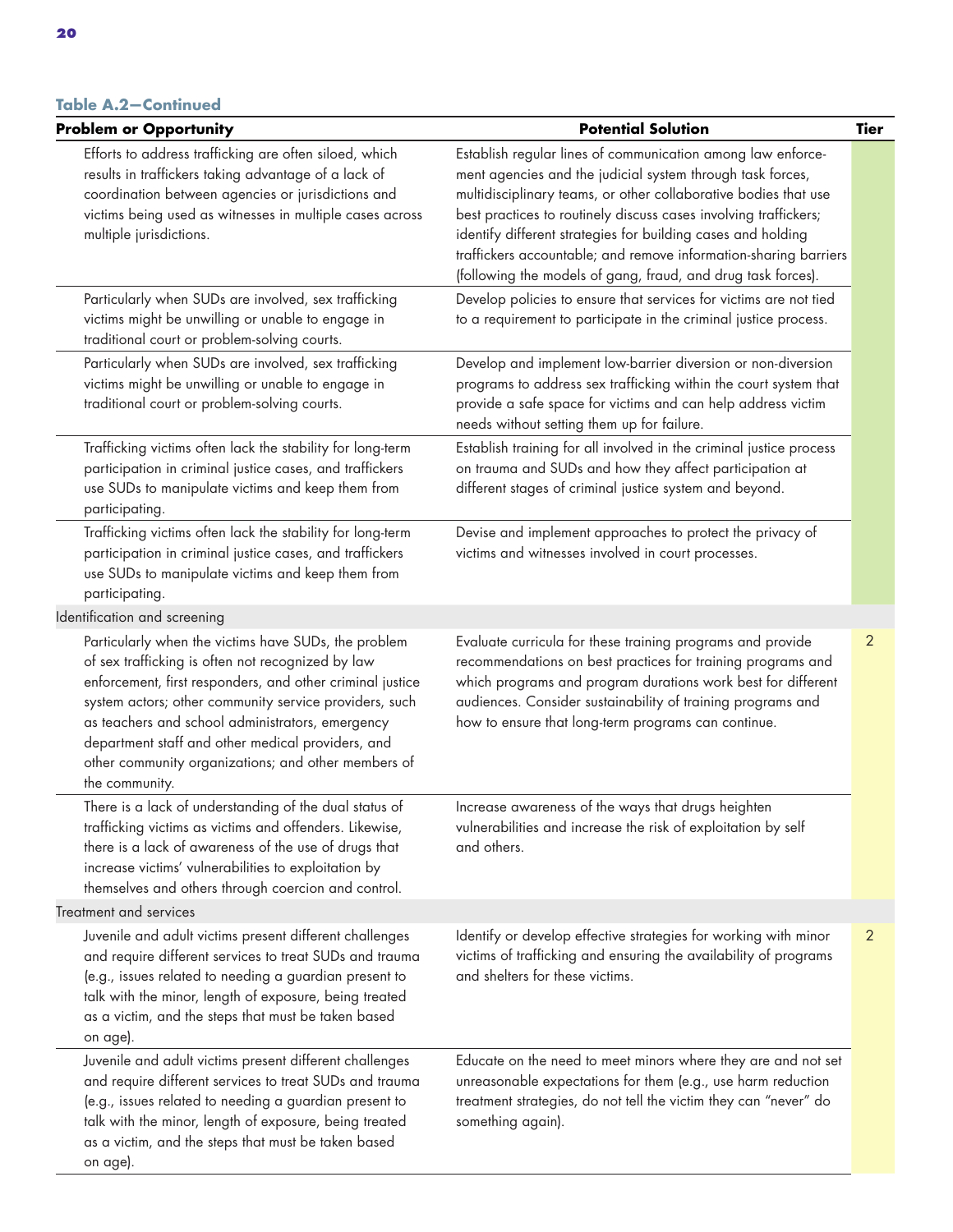| <b>Problem or Opportunity</b>                                                                                                                                                                                                                | <b>Potential Solution</b>                                                                                                                                                                                                                                                   | <b>Tier</b> |
|----------------------------------------------------------------------------------------------------------------------------------------------------------------------------------------------------------------------------------------------|-----------------------------------------------------------------------------------------------------------------------------------------------------------------------------------------------------------------------------------------------------------------------------|-------------|
| Most trafficking victims have suffered complex trauma.<br>They are targeted by traffickers because they are<br>vulnerable and may engage in substance use to deal<br>with their trauma.                                                      | Develop trauma-informed, harm reduction approaches for<br>service providers who work with trafficking victims with SUDs.                                                                                                                                                    |             |
| Rural areas and other communities are limited by a lack<br>of public transportation and access to services.                                                                                                                                  | Work with transportation companies, such as Uber and<br>Lyft, to develop innovative transportation solutions, and<br>develop other ways that community members can assist with<br>transportation needs.                                                                     |             |
| Rural areas and other communities are limited by a lack<br>of public transportation and access to services.                                                                                                                                  | Develop alternative methods to access treatment, such as virtual<br>services or telehealth.                                                                                                                                                                                 |             |
| Rural areas and other communities are limited by a lack<br>of public transportation and access to services.                                                                                                                                  | Identify service needs of rural communities and ways to address<br>access challenges or other issues that prevent trafficking victims<br>from getting services or employment.                                                                                               |             |
| Substance use, especially opioids, can be severely<br>debilitating to a victim's ability to function.                                                                                                                                        | Develop policies and programs for trafficking victims that<br>recognize the need for immediate attention to victim-directed<br>substance use treatment or medication-assisted treatment<br>before proceeding with other aspects of the case and possibly<br>other services. |             |
| There is often a disconnect between what trafficking<br>victims need and what is provided. Victims who turn<br>down services are seen as complacent and passed up<br>for other services.                                                     | Conduct and use survivor-focused research and evaluation<br>on what victims perceive that they need. Victims should be<br>compensated for their participation.                                                                                                              |             |
| There is often a disconnect between what trafficking<br>victims need and what is provided. Victims who turn<br>down services are seen as complacent and passed up<br>for other services.                                                     | Develop and implement flexible approaches to "meeting victims<br>where they are" that open the door for clear and effective<br>communication, do not punish them for turning down services,<br>and enable them to have options in the help that they get.                   |             |
| Traditional shelters and SUD programs are often not<br>equipped to address the full scope of trafficking victim<br>needs and often set rules around participation that<br>are difficult for victims with SUDs and complex trauma<br>to meet. | Increase the availability of low-barrier, wraparound programs<br>that are specific to trafficking victims and offer victims<br>both choice and voice in the treatment and assistance that<br>they receive.                                                                  |             |
| Traditional shelters and SUD programs are often<br>not equipped to address the full scope of trafficking<br>victim needs and often set rules around participation<br>that are difficult for victims with SUDs and complex<br>trauma to meet. | Increase the availability of shelters and SUD programs for<br>victims and their children.                                                                                                                                                                                   |             |
| Trafficked persons might not self-identify as victims,<br>particularly when the trafficker is meeting their<br>basic needs.                                                                                                                  | Expand services to provide ongoing trauma-informed care and<br>education on sexual exploitation.                                                                                                                                                                            |             |
| Trafficked persons might not self-identify as victims,<br>particularly when the trafficker is meeting their<br>basic needs.                                                                                                                  | Identify resources, innovative strategies, and collaborations<br>to fulfill the physical, material, and emotional needs that the<br>trafficker, other unsafe people, or substances were meeting.                                                                            |             |
| Criminal justice response                                                                                                                                                                                                                    |                                                                                                                                                                                                                                                                             |             |
| Certain businesses and individuals are incentivized to<br>facilitate sex trafficking, and there are no sufficient legal<br>consequences.                                                                                                     | Change laws or develop other innovative solutions to more<br>easily shut down businesses that are identified as facilitating<br>trafficking.                                                                                                                                | 2           |
|                                                                                                                                                                                                                                              |                                                                                                                                                                                                                                                                             |             |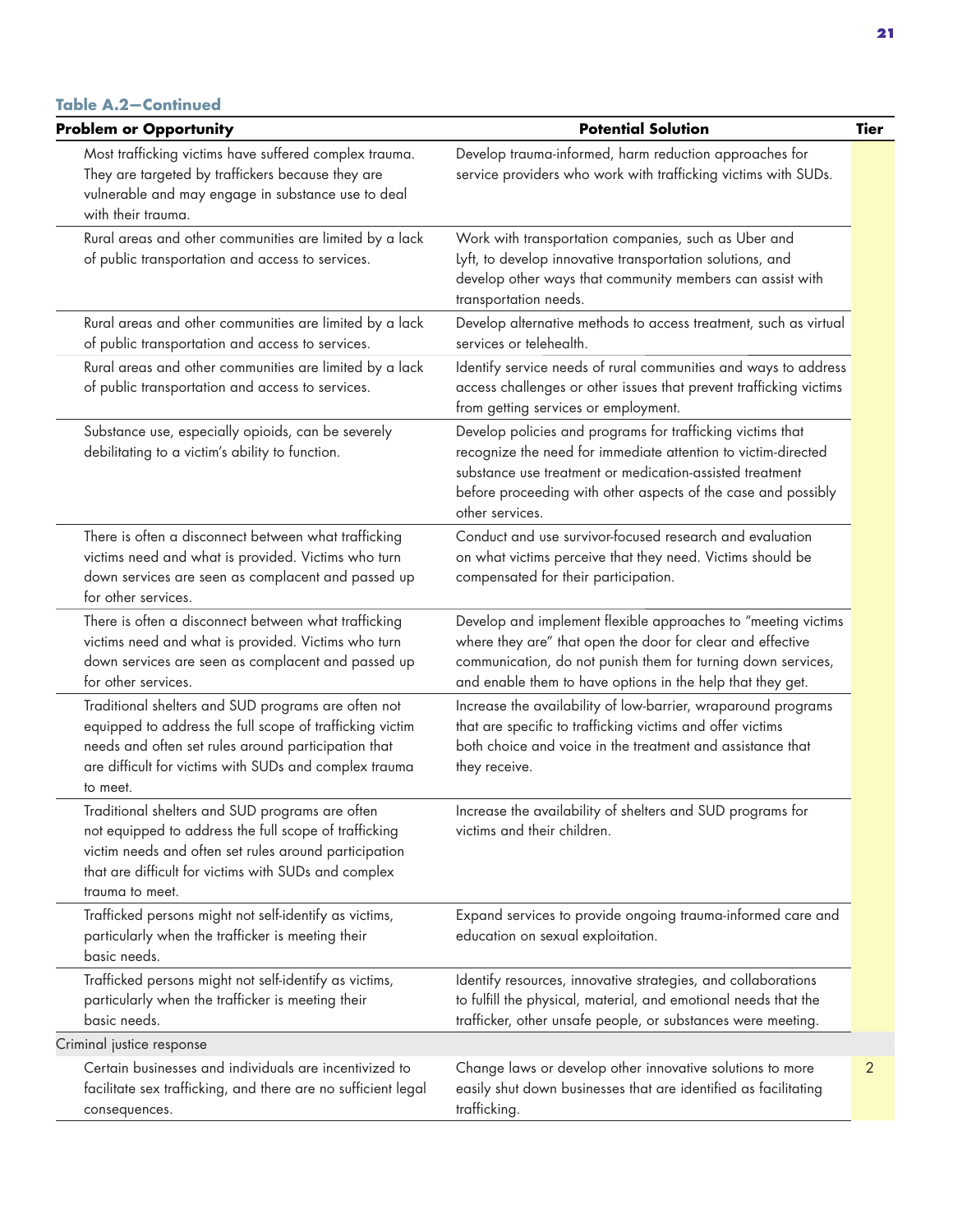#### **Table A.2—Continued**

| <b>Problem or Opportunity</b>                                                                                                                                                                                                                                                                                                                                                                                       | <b>Potential Solution</b>                                                                                                                                                                                                                                                                    | <b>Tier</b> |  |
|---------------------------------------------------------------------------------------------------------------------------------------------------------------------------------------------------------------------------------------------------------------------------------------------------------------------------------------------------------------------------------------------------------------------|----------------------------------------------------------------------------------------------------------------------------------------------------------------------------------------------------------------------------------------------------------------------------------------------|-------------|--|
| Efforts to address trafficking are often siloed, which<br>results in traffickers taking advantage of a lack of<br>coordination between agencies or jurisdictions and<br>victims being used as witnesses in multiple cases across<br>multiple jurisdictions.                                                                                                                                                         | Document best practices for the formation and operation of task<br>forces, multidisciplinary teams, or other collaborative bodies<br>focused on trafficking.                                                                                                                                 |             |  |
| SUD relapse and re-trafficking are common<br>among victims.                                                                                                                                                                                                                                                                                                                                                         | Develop and evaluate model legislation and other policy<br>measures that would increase the ease and availability of<br>vacatur and record expungement options to ensure greater<br>access to housing, self-empowerment, employment, child care,<br>Medicaid, and other government benefits. |             |  |
| There is a lack of understanding of the dual status of<br>trafficking victims as victims and offenders. Likewise,<br>there is a lack of awareness of the use of drugs that<br>increase victims' vulnerabilities to exploitation by<br>themselves and others through coercion and control.                                                                                                                           | Create legislation that protects those who experience sexual<br>exploitation but not those who perpetrate the exploitation.                                                                                                                                                                  |             |  |
| There is a lack of understanding of the dual status of<br>trafficking victims as victims and offenders. Likewise,<br>there is a lack of awareness of the use of drugs that<br>increase victims' vulnerabilities to exploitation by<br>themselves and others through coercion and control.                                                                                                                           | Train criminal justice personnel to recognize the dual status and<br>sentencing considerations when someone is initially identified as<br>an offender.                                                                                                                                       |             |  |
| Trafficking victims often lack the stability for long-term<br>participation in criminal justice cases, and traffickers<br>use SUDs to manipulate victims and keep them from<br>participating.                                                                                                                                                                                                                       | Implement training for prosecutors on how to build strong<br>trafficking cases that do not rely heavily on the victims'<br>testimony.                                                                                                                                                        |             |  |
| Identity and screening                                                                                                                                                                                                                                                                                                                                                                                              |                                                                                                                                                                                                                                                                                              |             |  |
| There is a lack of understanding of the dual status of<br>trafficking victims as victims and offenders. Likewise,<br>there is a lack of awareness of the use of drugs that<br>increase victims' vulnerabilities to exploitation by<br>themselves and others through coercion and control.                                                                                                                           | Change the framework for how society and the criminal legal<br>system handle sex trafficking cases (i.e., recognize that sex<br>trafficking is one component of the totality of what a victim has<br>experienced rather than handling it separately).                                        | 3           |  |
| Victims are often labeled and perceived to be<br>problematic or complicit in their victimization.                                                                                                                                                                                                                                                                                                                   | Make efforts to change the societal mentality related to SUDs<br>and sex trafficking and the associated stigma and blame.                                                                                                                                                                    |             |  |
| Treatment and services                                                                                                                                                                                                                                                                                                                                                                                              |                                                                                                                                                                                                                                                                                              |             |  |
| Many communities lack sufficient mental health services<br>and housing for sex trafficking victims, both of which are<br>critical for keeping victims off the streets.                                                                                                                                                                                                                                              | Develop innovative approaches to housing placement, such as<br>priority lists, that do not involve hotels or motels for short- or<br>long-term stays, and increase capacity for trafficking victims.                                                                                         | 3           |  |
| Most trafficking victims have suffered complex trauma.<br>They are targeted by traffickers because they are<br>vulnerable and may engage in substance use to deal<br>with their trauma.                                                                                                                                                                                                                             | Implement service approaches that incorporate mentors who<br>have lived experience and can relate to victims.                                                                                                                                                                                |             |  |
| Particularly when the victims have SUDs, the problem<br>of sex trafficking is often not recognized by law<br>enforcement, first responders, and other criminal justice<br>system actors; other community services providers,<br>such as teachers and school administrators, emergency<br>department staff and other medical providers, and other<br>community organizations; and other members of the<br>community. | Identify best practices for ensuring that training programs are<br>being administered to and prioritized for direct public service<br>providers (across all fields).                                                                                                                         |             |  |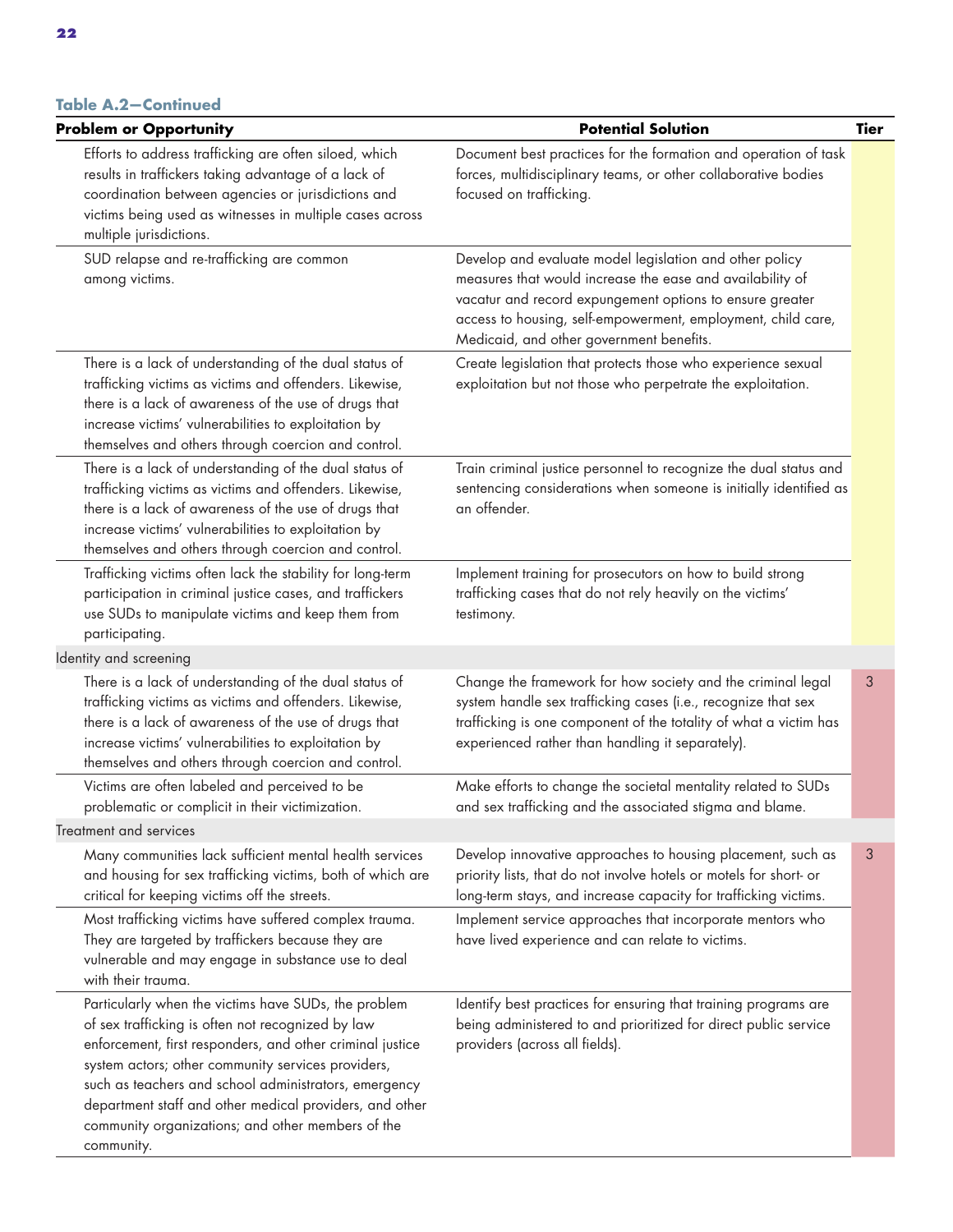| <b>Problem or Opportunity</b>                                                                                                                                                                                                                                                             | <b>Potential Solution</b>                                                                                                                                                                                                                                                                                                                                   | <b>Tier</b> |
|-------------------------------------------------------------------------------------------------------------------------------------------------------------------------------------------------------------------------------------------------------------------------------------------|-------------------------------------------------------------------------------------------------------------------------------------------------------------------------------------------------------------------------------------------------------------------------------------------------------------------------------------------------------------|-------------|
| Substance use, especially opioids, can be severely<br>debilitating to a victim's ability to function.                                                                                                                                                                                     | Prioritize trafficking victims to ensure rapid access to SUD<br>programs. This might involve education on the immediate safety<br>concerns for trafficking victims.                                                                                                                                                                                         |             |
| There is limited knowledge about the pros and cons<br>of traditional versus alternative methods for providing<br>services to victims of trafficking.                                                                                                                                      | Evaluate and be willing to explore with trafficking victims<br>and survivors the effectiveness of different service delivery<br>approaches for justice- and community-based entities, in terms<br>of the ability to address the nexus between trafficking and SUDs<br>with survivor-centered, quality, timely, connected, safe, and<br>accessible services. |             |
| There is often a disconnect between what trafficking<br>victims need and what is provided. Victims who turn<br>down services are seen as complacent and passed up<br>for other services.                                                                                                  | Reduce time constraints that are often associated with services.                                                                                                                                                                                                                                                                                            |             |
| Trafficked persons might not self-identify as victims,<br>particularly when the trafficker is meeting their<br>basic needs.                                                                                                                                                               | Develop strategies to help victims to address and understand<br>the roots of their attachment to the trafficker, including different<br>types of therapeutic care.                                                                                                                                                                                          |             |
| Victims are often labeled and perceived to be<br>problematic or complicit in their victimization.                                                                                                                                                                                         | Target education toward treatment and service providers and<br>members of the criminal justice community to help eliminate the<br>notion that victims with SUDs are manipulative and to help with<br>understanding the full impacts of trauma.                                                                                                              |             |
| Without the ability to quickly provide victims with<br>methadone or other medication-assisted treatment,<br>victims may return to the trafficker for access to drugs or<br>money for drugs.                                                                                               | Identify and educate on appropriate thresholds to remove<br>barriers for trafficking victims and enable them to engage in<br>programs.                                                                                                                                                                                                                      |             |
| Without the ability to quickly provide victims with<br>methadone or other medication-assisted treatment,<br>victims may return to the trafficker for access to drugs or<br>money for drugs.                                                                                               | Expand the use of recovery coaches to provide accompaniment<br>and other support services to get victims consistent treatment<br>that provides a sense of community.                                                                                                                                                                                        |             |
| Criminal justice response                                                                                                                                                                                                                                                                 |                                                                                                                                                                                                                                                                                                                                                             |             |
| Certain businesses and individuals are incentivized to<br>facilitate sex trafficking, and there are no sufficient legal<br>consequences.                                                                                                                                                  | Broaden the scope of investigations and prosecutions to address<br>the larger network around the immediate trafficker.                                                                                                                                                                                                                                      | 3           |
| Current processes, such as T-visas, are slow and<br>do not sufficiently address the sex trafficking of<br>undocumented victims.                                                                                                                                                           | Research is needed on identification of victims, access to and<br>expedited delivery of services, and the larger criminal justice<br>response to victims.                                                                                                                                                                                                   |             |
| There is a lack of understanding of the dual status of<br>trafficking victims as victims and offenders. Likewise,<br>there is a lack of awareness of the use of drugs that<br>increase victims' vulnerabilities to exploitation by<br>themselves and others through coercion and control. | Build a research and knowledge base on the benefits and<br>drawbacks of different approaches to decriminalizing sexual<br>exploitation.                                                                                                                                                                                                                     |             |
| Trafficking victims often lack the stability for long-term<br>participation in criminal justice cases, and traffickers<br>use SUDs to manipulate victims and keep them from<br>participating.                                                                                             | Develop quick sheets to assist prosecutors in arguing for<br>limitations on what defense attorneys are able to do in terms<br>of undermining or attacking victims' credibility. This could also<br>increase victims' likelihood of participation in the long term.                                                                                          |             |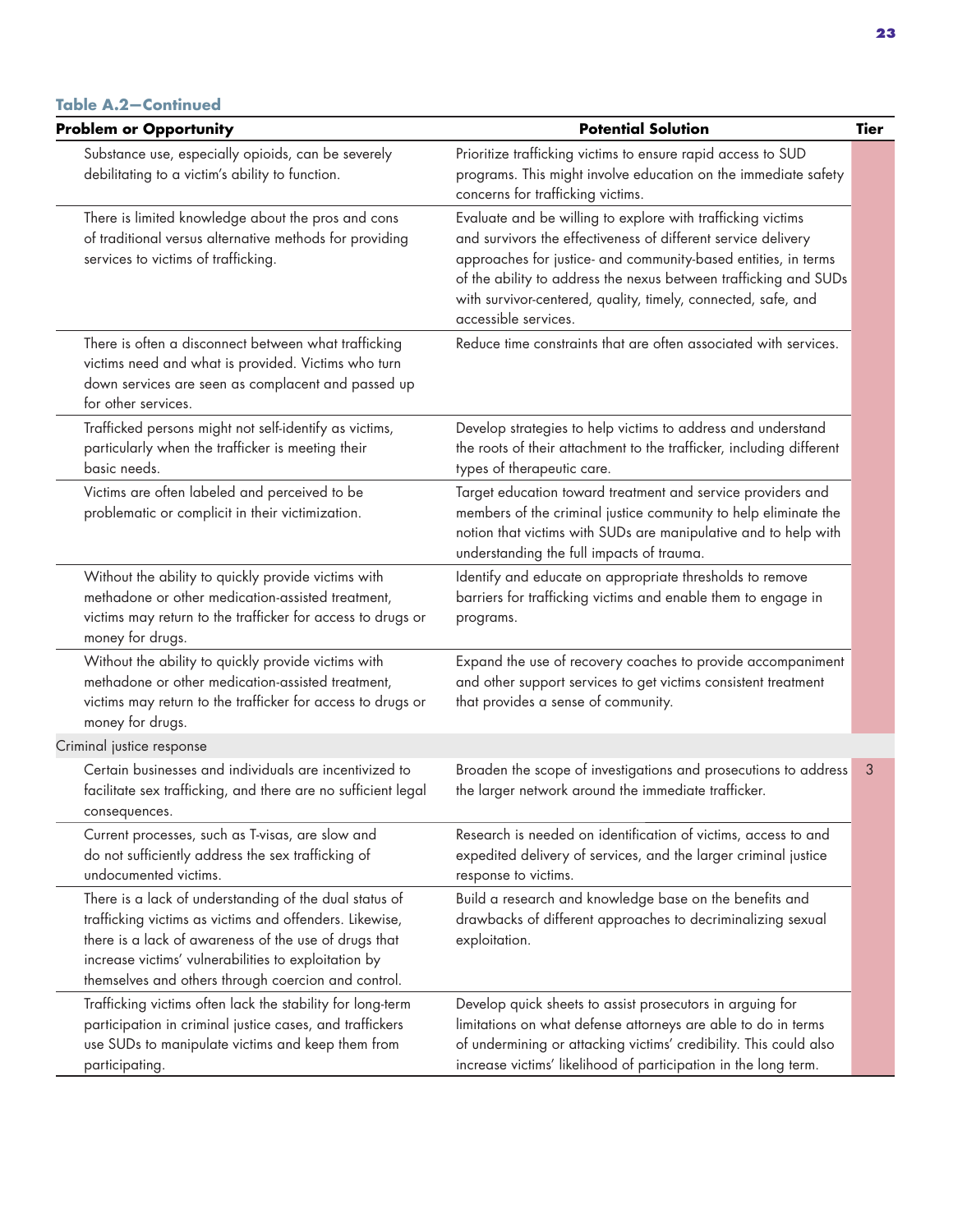#### **NOTES**

<sup>1</sup> The Substance Abuse and Mental Health Services Administration defines SUDs as occurring when the recurrent use of alcohol, drugs, or both causes clinically significant impairment (Substance Abuse and Mental Health Services Administration, 2020).

<sup>2</sup> Harm reduction approaches focus on reducing adverse consequences of substance use while recognizing that abstinence might not be realistic. In the context of programs for trafficking victims, this means not imposing stringent requirements for consistent participation in these programs, which trafficking victims with SUDs likely will not be able to meet.

<sup>3</sup> It is important to note that not all sex workers are trafficking victims.

<sup>4</sup> Because of the significant time requested of participants to engage in these discussions, not all participants were able to join each of the virtual convenings, vote for each of the needs, and engage in the final needs ranking exercise. Because the voting was anonymous, we are unable to detail the composition of participants in each of the ranking exercises.

5 According to Encyclopedia Britannica, *Stockholm syndrome* is a "psychological response wherein a captive begins to identify closely with his or her captors, as well as with their agenda and demands" (Lambert, undated).

6 Although the need for mentors with lived experience did not rise to the top of the priority needs list, it was a topic that came up throughout the discussion.

#### **REFERENCES**

Cole, Jennifer, Ginny Sprang, Robert Lee, and Judith Cohen, "The Trauma of Commercial Sexual Exploitation of Youth: A Comparison of CSE Victims to Sexual Abuse Victims in a Clinical Sample," *Journal of Interpersonal Violence*, Vol. 31, No. 1, 2016, pp. 122–146.

Farrell, Amy, Meredith Dank, Ieke de Vries, Matthew Kafafian, Andrea Hughes, and Sarah Lockwood, "Failing Victims? Challenges of the Police Response to Human Trafficking," *Criminology & Public Policy*, Vol. 18, No. 3, August 2019, pp. 649–673.

Farrell, Amy, Colleen Owens, and Jack McDevitt, "New Laws but Few Cases: Understanding the Challenges to the Investigation and Prosecution of Human Trafficking Cases," *Crime, Law and Social Change*, Vol. 61, 2014, pp. 139–168.

Farrell, Amy, and Rebecca Pfeffer, "Policing Human Trafficking: Cultural Blinders and Organizational Barriers," *ANNALS of the American Academy of Political and Social Science*, Vol. 653, No. 1, May 2014, pp. 46–64.

Footer, Katherine H. A., Ju Nyeong Park, Sean T. Allen, Michele R. Decker, Bradley E. Silberzahn, Steve Huettner, Noya Galai, and Susan G. Sherman, "Police-Related Correlates of Client-Perpetrated Violence Among Female Sex Workers in Baltimore City, Maryland," *American Journal of Public Health*, Vol. 109, No. 2, February 2019, pp. 289–295.

Goodison, Sean E., Michael J. D. Vermeer, Jeremy D. Barnum, Dulani Woods, and Brian A. Jackson, *Law Enforcement Efforts to Fight the Opioid Crisis: Convening Police Leaders, Multidisciplinary Partners, and Researchers to Identify Promising Practices and to Inform a Research Agenda*, Santa Monica, Calif.: RAND Corporation, RR-3064-NIJ, 2019. As of December 16, 2021: [https://www.rand.org/pubs/research\\_reports/RR3064.html](https://www.rand.org/pubs/research_reports/RR3064.html)

Hedegaard, Holly, Arialdi M. Miniño, and Margaret Warner, *Drug Overdose Deaths in the United States, 1999–2019*, Hyattsville, Md.: National Center for Health Statistics, NCHS Data Brief 394, December 2020.

Hollywood, John S., Dulani Woods, Andrew Lauland, Sean E. Goodison, Thomas J. Wilson, and Brian A. Jackson, *Using Future Broadband Communications Technologies to Strengthen Law Enforcement*, Santa Monica, Calif.: RAND Corporation, RR-1462- NIJ, 2016. As of July 20, 2020: [https://www.rand.org/pubs/research\\_reports/RR1462.html](https://www.rand.org/pubs/research_reports/RR1462.html)

Hopper, Elizabeth K., "Trauma-Informed Treatment of Substance Use Disorders in Trafficking Survivors," in Makini Chisolm-Straker, and Hanni Stoklosa, eds., *Human Trafficking Is a Public Health Issue: A Paradigm Expansion in the United States*, New York: Springer, 2017, pp. 211–230.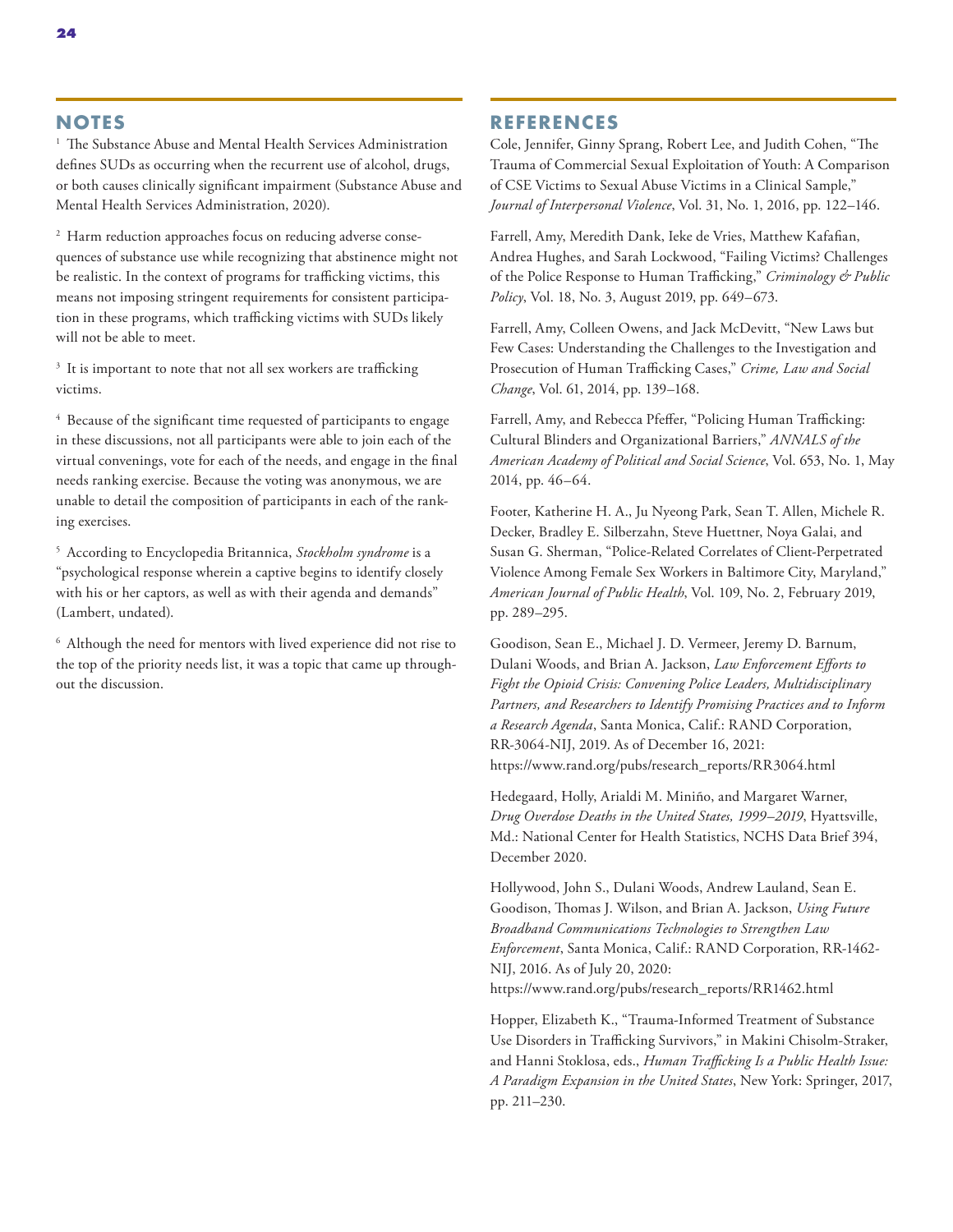Jackson, Brian A., Duren Banks, John S. Hollywood, Dulani Woods, Amanda Royal, Patrick W. Woodson, and Nicole J. Johnson, *Fostering Innovation in the U.S. Court System: Identifying High-Priority Technology and Other Needs for Improving Court Operations and Outcomes*, Santa Monica, Calif.: R AND Corporation, RR-1255-NIJ, 2016. As of July 20, 2020:

[http://www.rand.org/pubs/research\\_reports/RR1255.html](http://www.rand.org/pubs/research_reports/RR1255.html)

Jackson, Brian A., Joe Russo, John S. Hollywood, Dulani Woods, Richard Silberglitt, George B. Drake, John S. Shaffer, Mikhail Zaydman, and Brian G. Chow, *Fostering Innovation in Community and Institutional Corrections: Identifying High-Priority Technology and Other Needs for the U.S. Corrections Sector*, Santa Monica, Calif.: RAND Corporation, RR-820-NIJ, 2015. As of February 22, 2020: [https://www.rand.org/pubs/research\\_reports/RR820.html](https://www.rand.org/pubs/research_reports/RR820.html)

Jackson, Brian A., Michael J. D. Vermeer, Dulani Woods, Duren Banks, Sean E. Goodison, Joe Russo, Jeremy D. Barnum, Camille Gourdet, Lynn Langton, Michael G. Planty, Shoshana R. Shelton, Siara I. Sitar, and Amanda R. Witwer, *Promising Practices from Victim Services Providers' COVID-19 Response: Protecting Victims and Those Who Serve Them*, Santa Monica, Calif.: RAND Corporation, RB-A108-5, 2021. As of December 16, 2021: [https://www.rand.org/pubs/research\\_briefs/RBA108-5.html](https://www.rand.org/pubs/research_briefs/RBA108-5.html)

Judge, Abigail M., Jennifer A. Murphy, Jose Hidalgo, and Wendy Macias-Konstantopoulos, "Engaging Survivors of Human Trafficking: Complex Health Care Needs and Scarce Resources," *Annals of Internal Medicine*, Vol. 168, No. 9, May 2018, pp. 658–663.

Lambert, Laura, "Stockholm Syndrome," Encyclopedia Britannica, undated. As of October 26, 2021: <https://www.britannica.com/science/Stockholm-syndrome>

Love, Hanna, Jeanette Hussemann, Lilly Yu, Evelyn McCoy, and Colleen Owens, *Justice in Their Own Words: Perceptions and Experiences of (In)Justice Among Human Trafficking Survivors*, Washington, D.C.: Urban Institute, March 2018.

National Human Trafficking Hotline, "Hotline Statistics," webpage, undated. As of July 21, 2021: <https://humantraffickinghotline.org/states>

National Human Trafficking Training and Technical Assistance Center and Administration for Children and Families, *Service Recommendations for Human Trafficking Survivors with Substance Use Disorders*, Washington, D.C.: U.S. Department of Health and Human Services, 2018.

Newton, Phyllis J., Timothy M. Mulcahy, and Susan E. Martin, *Finding Victims of Human Trafficking*, Bethesda, Md.: National Opinion Research Center at the University of Chicago, September 2008.

Polaris Project, "Trafficking Hotline Share Graphics: Raise Human Trafficking Awareness," webpage, undated. As of January 5, 2022: <https://polarisproject.org/trafficking-hotline-share-graphics/>

Price, Kathleen, Brett D. Nelson, and Wendy L. Macias-Konstantopoulos, "Understanding Health Care Access Disparities Among Human Trafficking Survivors: Profiles of Health Care Experiences, Access, and Engagement," *Journal of Interpersonal Violence*, Vol. 36, No. 21–22, 2021, pp. NP11780–NP11799.

Public Law 106-386, Victims of Trafficking and Violence Protection Act of 2000, October 28, 2000.

RAND Corporation, "Delphi Method," webpage, undated. As of April 5, 2021: <https://www.rand.org/topics/delphi-method.html>

Smith, A., H. Stoklosa, C. Corrigan, and L. Foley, "The Intersection of Substance Abuse and Human Trafficking," paper presented at Office for Victims of Crime Human Trafficking Regional Training Forum, August 24, 2016, Providence, R.I., 2016.

Stoklosa, Hanni, Marti MacGibbon, and Joseph Stoklosa, "Human Trafficking, Mental Illness, and Addiction: Avoiding Diagnostic Overshadowing," *AMA Journal of Ethics*, Vol. 19, No. 1, January 2017, pp. 23–34.

Substance Abuse and Mental Health Services Administration, *Key Substance Use and Mental Health Indicators in the United States: Results from the 2019 National Survey on Drug Use and Health*, Rockville, Md.: Center for Behavioral Health Statistics and Quality, Substance Abuse and Mental Health Services Administration, HHS Publication No. PEP20-07-01-001, 2020.

Witwer, Amanda R., Lynn Langton, Michael J. D. Vermeer, Duren Banks, Dulani Woods, and Brian A. Jackson, *Countering Technology-Facilitated Abuse: Criminal Justice Strategies for Combating Nonconsensual Pornography, Sextortion, Doxing, and Swatting*, Santa Monica, Calif.: RAND Corporation, RR-A108-3, 2020. As of December 16, 2021:

[https://www.rand.org/pubs/research\\_reports/RRA108-3.html](https://www.rand.org/pubs/research_reports/RRA108-3.html)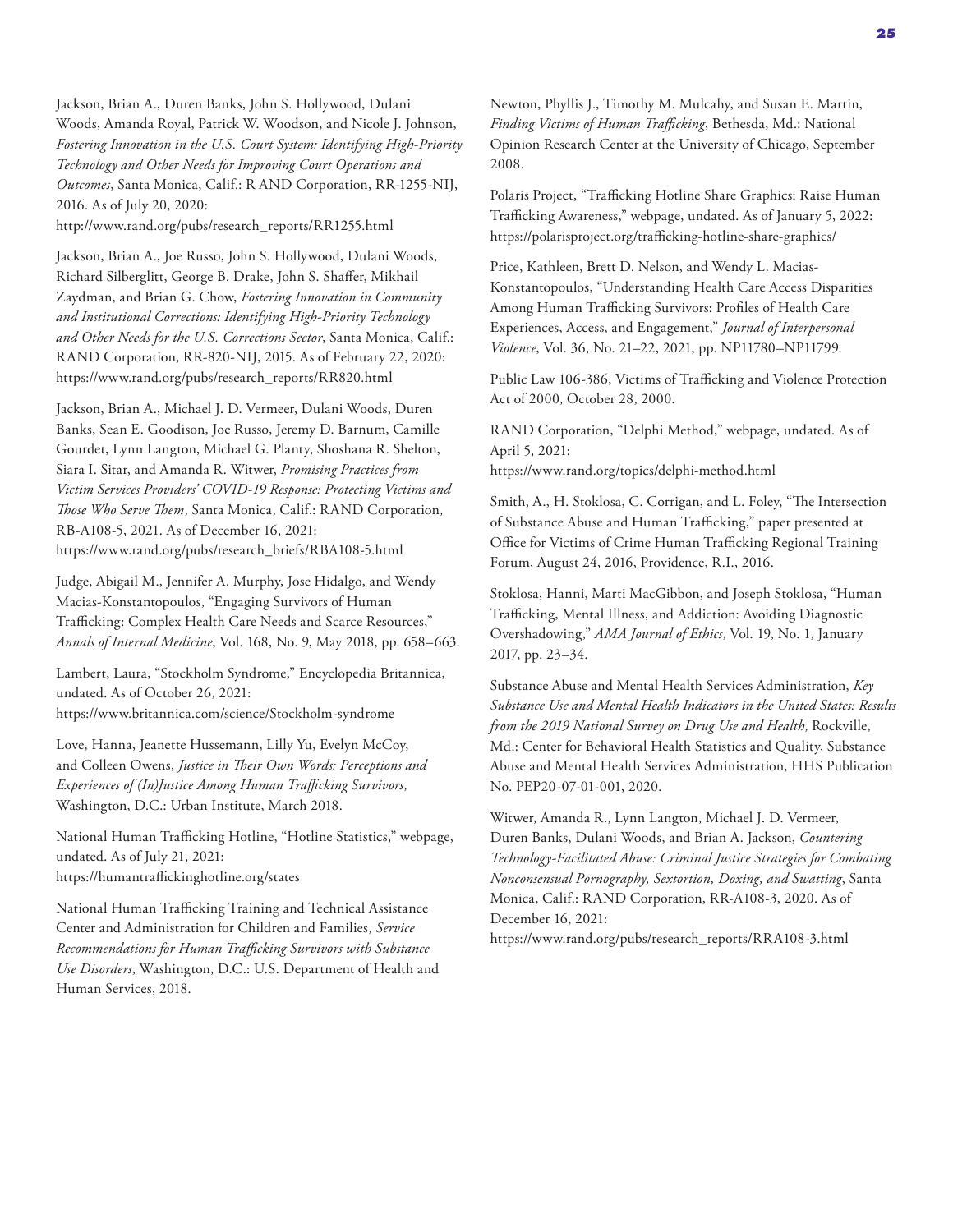#### **Acknowledgments**

The authors would like to acknowledge the participation and assistance of the members, listed in the report, of the workshop on sex trafficking and substance use. This effort would not have been possible without their willingness to participate. The authors also would like to acknowledge the valuable contributions of Steve Schuetz of the National Institute of Justice; the peer reviewers of the report, Elizabeth Hopper of the Justice Resource Institute and Joan Tucker of the RAND Corporation; and the anonymous reviewers from the U.S. Department of Justice.

#### **Justice Policy Program**

RAND Social and Economic Well-Being is a division of the RAND Corporation that seeks to actively improve the health and social and economic well-being of populations and communities throughout the world. This research was conducted in the Justice Policy Program within RAND Social and Economic Well-Being. The program focuses on such topics as access to justice, policing, corrections, drug policy, and court system reform, as well as other policy concerns pertaining to public safety and criminal and civil justice. For more information, email [justicepolicy@rand.org](mailto:justicepolicy@rand.org).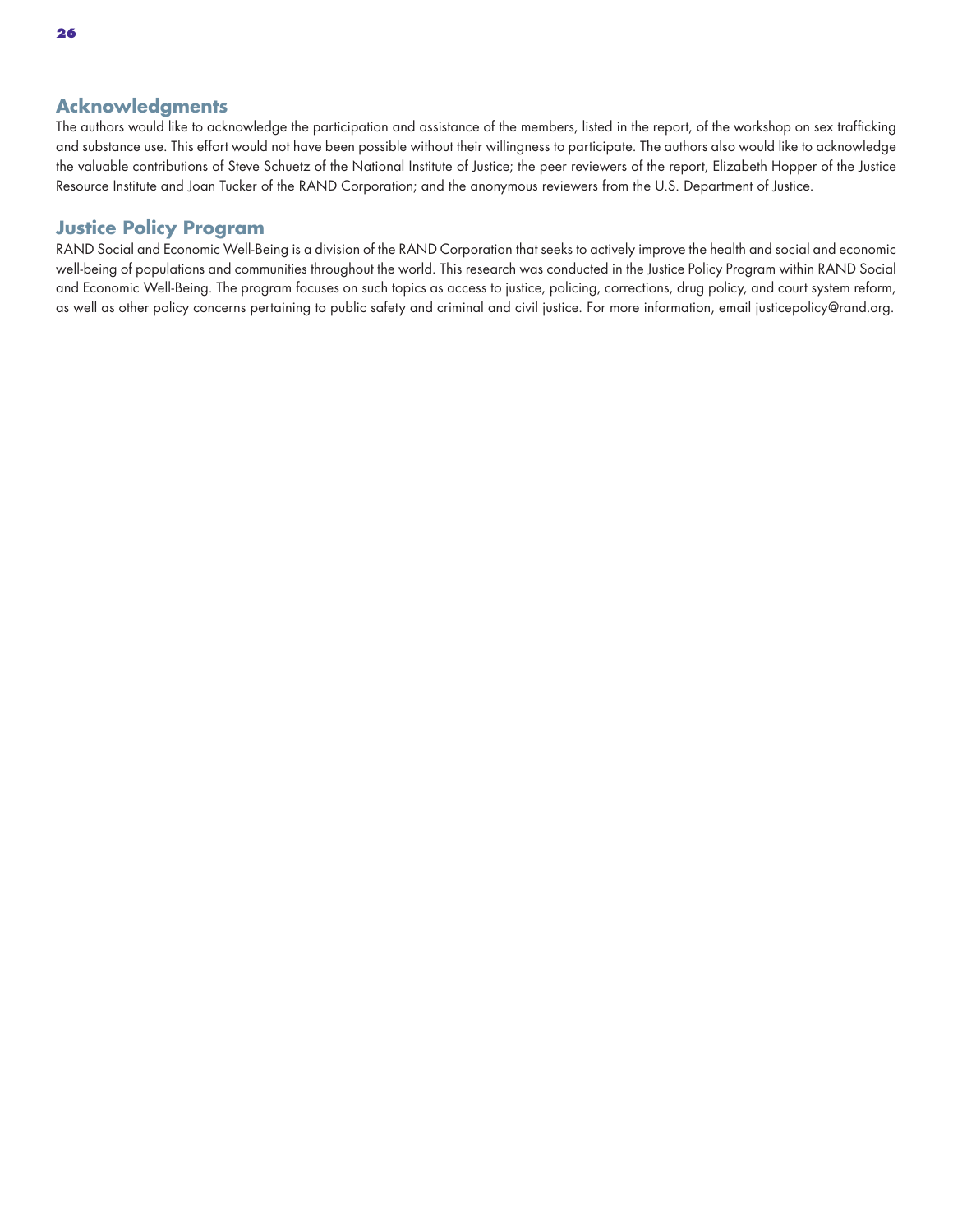#### **About the Authors**

**Lynn Langton** is a senior research criminologist in the Division for Applied Justice Research at RTI International. Her research focuses on victimization, victim responses to crime, violence against women, victim services, police-community relations, and survey methodology. Prior to joining RTI, she was the chief of the Victimization Statistics Unit at the Bureau of Justice Statistics. She holds a Ph.D. in criminology, law, and society.

**Michael Planty** leads RTI's Center for Community Safety and Crime Prevention. Planty has led several projects for the U.S. Department of Justice and plays a key role in several ongoing studies related to school safety, criminal justice technology, incident-based crime statistics, and sexual assault. Before joining RTI, he served as deputy director at the Bureau of Justice Statistics, overseeing multiple national data collection projects on victimization and law enforcement issues.

**Duren Banks** is the division vice president for Applied Justice Research at RTI International. She conducts research on many aspects of the court system in the United States and on issues related to juvenile justice, school safety, and the interaction of law enforcement and community groups.

**Amanda R. Witwer** is a research analyst in the Division for Applied Justice Research at RTI International. She supports a variety of research projects evaluating innovative technologies, including school safety tip lines, treatment support texting systems, and web-based reentry planning tools. Before joining RTI, she served as a research assistant with the North Carolina Sentencing and Policy Advisory Commission. She holds a B.A. in public policy.

**Dulani Woods** is a quantitative analyst adept at data acquisition, transformation, visualization, and analysis. His research typically focuses on justice and homeland security policy. He began his career as a Coast Guard officer on afloat and ashore assignments in Miami, Florida; New London, Connecticut; and Baltimore, Maryland. He holds an M.S. in agricultural economics (applied economics).

**Michael J. D. Vermeer** is a physical scientist at the RAND Corporation. His expertise covers topics related to science and technology policy, criminal justice, national security, cybersecurity , and emerging technologies. His other work is related to development planning, defense modernization, program evaluation, and other analyses to guide strategic decisionmaking in the armed services and government agencies. He holds a Ph.D. in inorganic chemistry.

**Brian A. Jackson** is a senior physical scientist at the RAND Corporation. His research focuses on criminal justice, homeland security, and terrorism preparedness. His areas of examination have included safety management in large-scale emergency response operations, the equipment and technology needs of criminal justice agencies and emergency responders, and the design of preparedness exercises. He has a Ph.D. in bioinorganic chemistry.